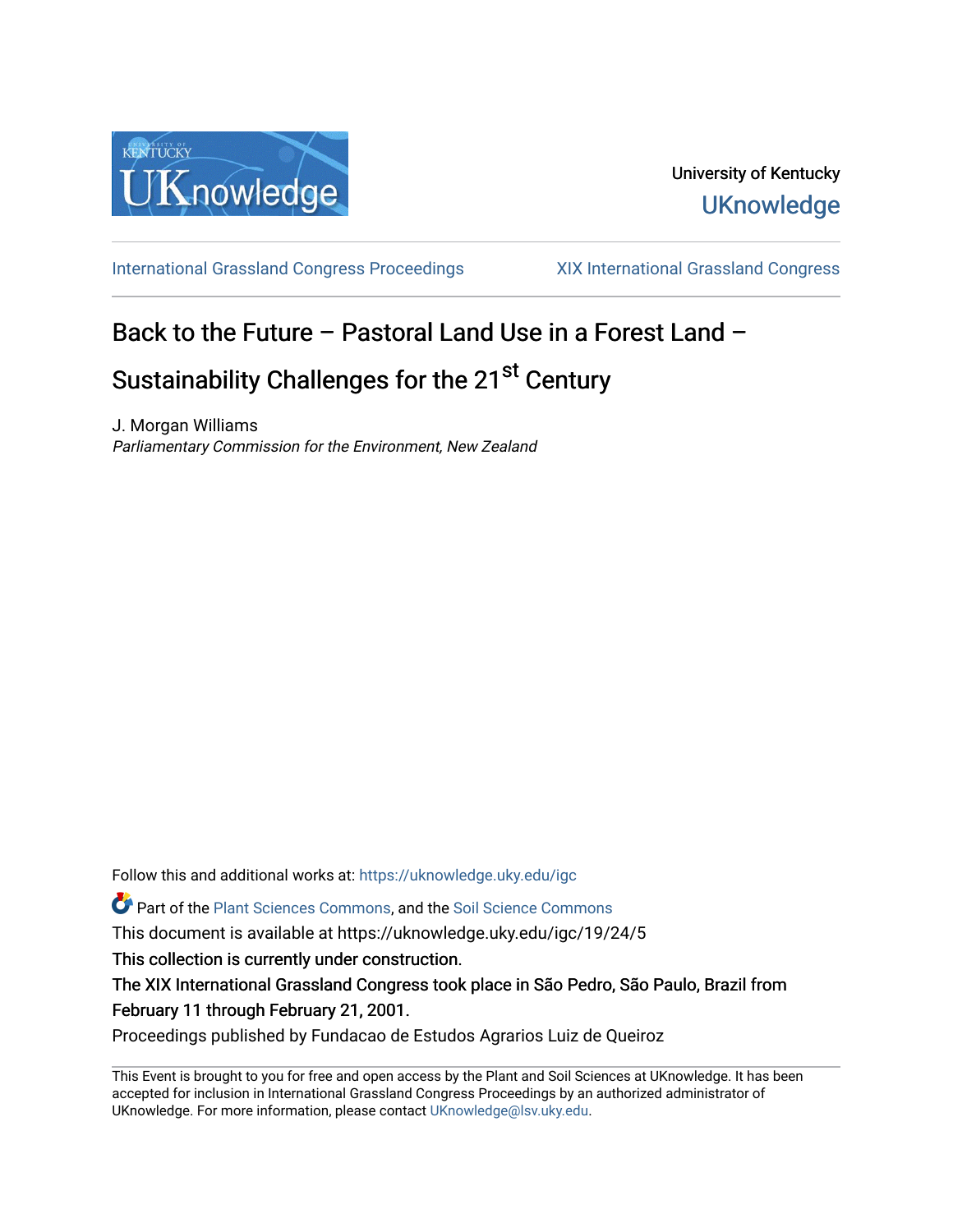# **BACK TO THE FUTURE – PASTORAL LAND USE IN A FOREST LAND – SUSTAINABILITY CHALLENGES FOR THE 21ST CENTURY**

Dr J Morgan Williams Parliamentary Commissioner for the Environment Wellington, New Zealand

#### **Introduction**

To contribute meaningfully to a session entitled "Deforestation" with a proposed paper title of "Trees in Pastoral Zones; Landuse Standards in the  $21<sup>st</sup>$  Century" necessitates I carefully define the scope of my contribution. My paper will draw on my experiences as an ecologist working in the pastoral lands of New Zealand in roles that have led me to delve increasingly into what constitutes sustainability (of people, land and economy) for a tiny multicultural nation maturing amidst the remnants of a unique Gondwanaland ecosystem. As New Zealand's Parliamentary Commissioner for the Environment (PCE) I now examine a very wide range of issues associated with the New Zealand environment and its management. I will therefore approach the topic of deforestation by focusing almost exclusively on the New Zealand story; a story of a forested land that has had the most rapid conversion to pasture of any such land on this planet so the focus will be not on trees in a pastoral zone but on pasture in a formerly forested land. I will draw on some of my current work as PCE, with a focus on our history, tends and emerging themes.

It is not a definitive review of "the science" of sustainable land use in New Zealand but an attempt to reflect on the ecological, economic and social realities for a food, fibre and forest products producing nation of converting a forested landscape to predominantly grass. The realities revolve around changing societal expectations about the way, as a nation, we utilise our natural resources and in particular the values we put on our indigenous biodiversity. In New Zealand, as in many other parts of the world, forest/pasture tensions are very much on political agendas, as other contributors to past International Grassland Congresses have highlighted. (Foran 1993) Environmental concerns are increasingly influencing land use futures, particularly in developed nations. In New Zealand, this concern is one of where trees and our entire indigenous flora fit into our  $21<sup>st</sup>$  century land use futures; not just as plantations or indigenous forest reserves, but as an integrated part of our production landscapes.

This paper will outline our ecological history, the current land use situation and then explore the dilemma we face as a nation; deciding what the place is for our indigenous flora (our indigenous biodiversity) in our production landscapes – our predominantly exotic grasslands' landscapes. This story is primarily about the maturing processes of an agricultural nation grappling with its ecological imperatives. Institutions and people will dominate rather than the data of hard sciences. The magnitude of the sustainability issues we face in a land formerly 80% forested is embellished with commentary, reflection and data to illuminate. I will conclude with some reflections on the key challenges for New Zealand's pastoral lands and possible portents for similar lands worldwide.

### **Context**

*Origins and Evolutions*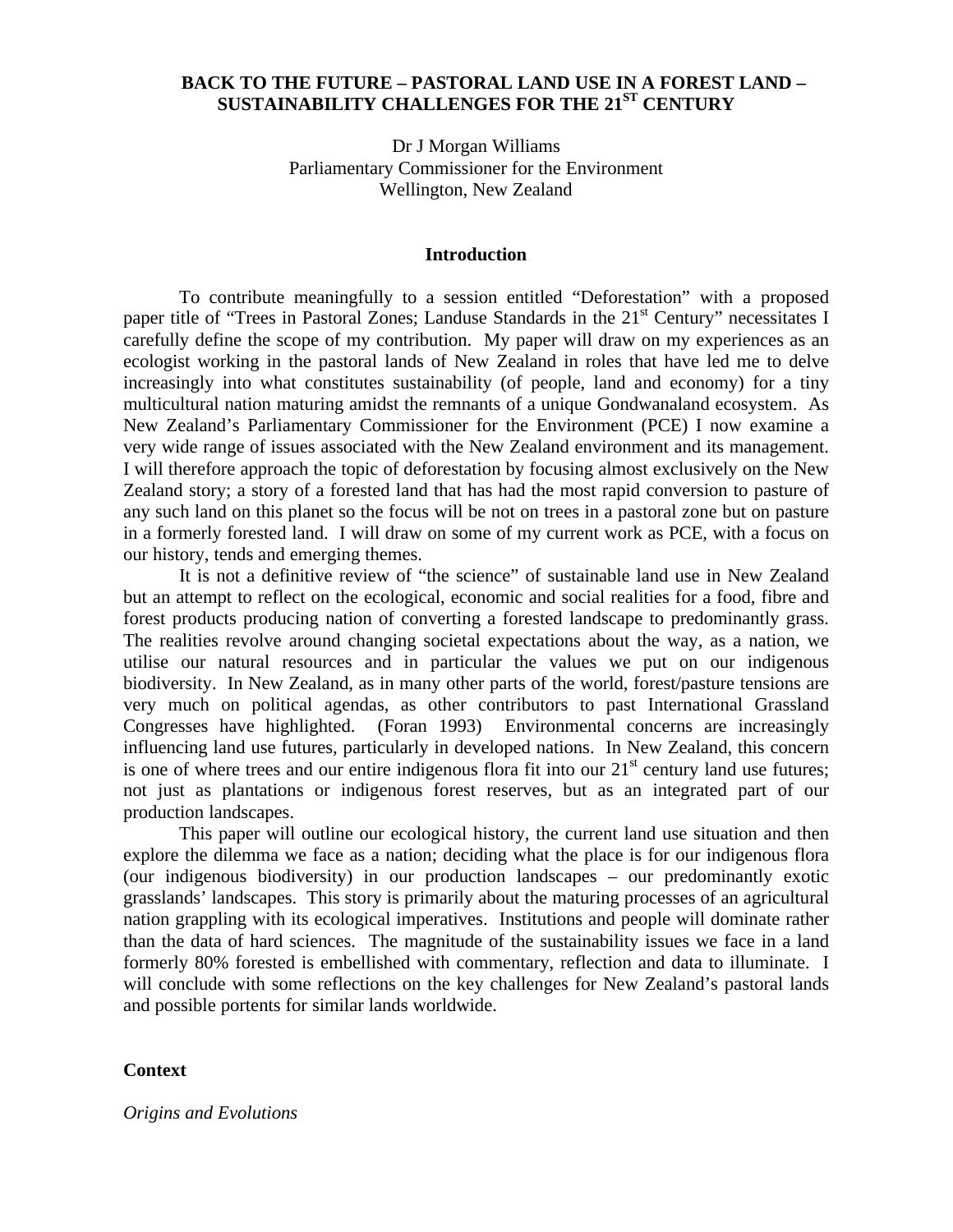New Zealand is home to 3.8 million citizens of Polynesian, European and increasingly Asian descent, occupying a land that has been peopled less than a thousand years. New Zealand's North and South Islands were the last big habitable islands on the face of our planet to be discovered by humans. Ours is a landscape, a unique remnant of Gondwanaland, whose indigenous plants and animals have not co-evolved with people. In less than a millennium humans and their occupying animals, plants, pest species and weeds have radically modified original ecosystems eliminating the majority of lowland forest and wetland habitats, and around one third of the indigenous birds that depended on these environments. Three quarters of our remaining bird species are now threatened. Indigenous biodiversity is therefore a particularly urgent environmental challenge for New Zealand – across our whole landscape. We have a duty to protect the Gondwanan survivors – wonderful eccentricities such as the kakapo, a flightless nocturnal parrot, or the tuatara, the closest thing remaining on the planet to the dinosaurs – but this involves the recognition that the future can only be secured within the wider and more complex ecological and economic realities of New Zealand's contemporary landscapes. The challenge is to integrate protection of our unique natural heritage with the ongoing practical business of achieving sustainability – particularly in terms of land uses. (See Box 1.)

The direction and content of sustainable development efforts are inextricably part of any country's political and economic system. New Zealand's political system is now a mixed member proportional (MMP) single house Parliamentary system. The rights of Mâori (the indigenous people of New Zealand/Aotearoa) are recognised under the 1840 Treaty of Waitangi and through current processes for the settlement of Mâori claims against the Crown for breaches of the Treaty. In the last 15 years we have undertaken, as a nation, a major series of economic and institutional reforms that have impacted on practically every facet of New Zealand life and activity. We now have one of the most open and unregulated economies in the world. The overall goal was to improve productivity through increased competition, reduced market rigidity and lower inflation. The reforms began in the financial sector and then moved to the labour and goods' markets and to the public sector, commencing with environmental administration (Brash 1996).

The environmental challenges facing New Zealand are, not surprisingly given its human colonisation history, different from most other developed countries. Our main challenges are ones of depletion, particularly destruction of forest habitats (and the species that once lived within them) but also of other ecosystems such as wetlands, high country and coastal lands. As a result we now grapple with an enormous loss of biodiversity, soil losses, degradation of water quality, and ongoing invasion by pests, diseases and weeds. These are in part the results of our past land development efforts, but increasingly are also due to New Zealand being an open trading economy and susceptible to new threats. New Zealand's economy is still largely based on the natural resources of the land and the oceans, thus major depletion and increasing pollution challenges (particularly in the form of pest species) are ongoing. In common with the rest of the western world, our rate of urbanisation and intensification of agricultural land uses has expanded dramatically in recent decades. There has been a 78% increase in urban land area between 1980 and 1995 (PCE 1998), with all the attendant pressures on land, water resources and air quality that this entails. New Zealand enters the  $21<sup>st</sup>$  century with the daunting challenge of continuing to deliver the qualities of life expected by our citizens, and over a million international visitors each year, while at the same time endeavouring to halt the degradation of an ancient Gondwanan treasure chest of unique species that is still adjusting to the very recent arrival of homo sapiens and associated alien flora and fauna.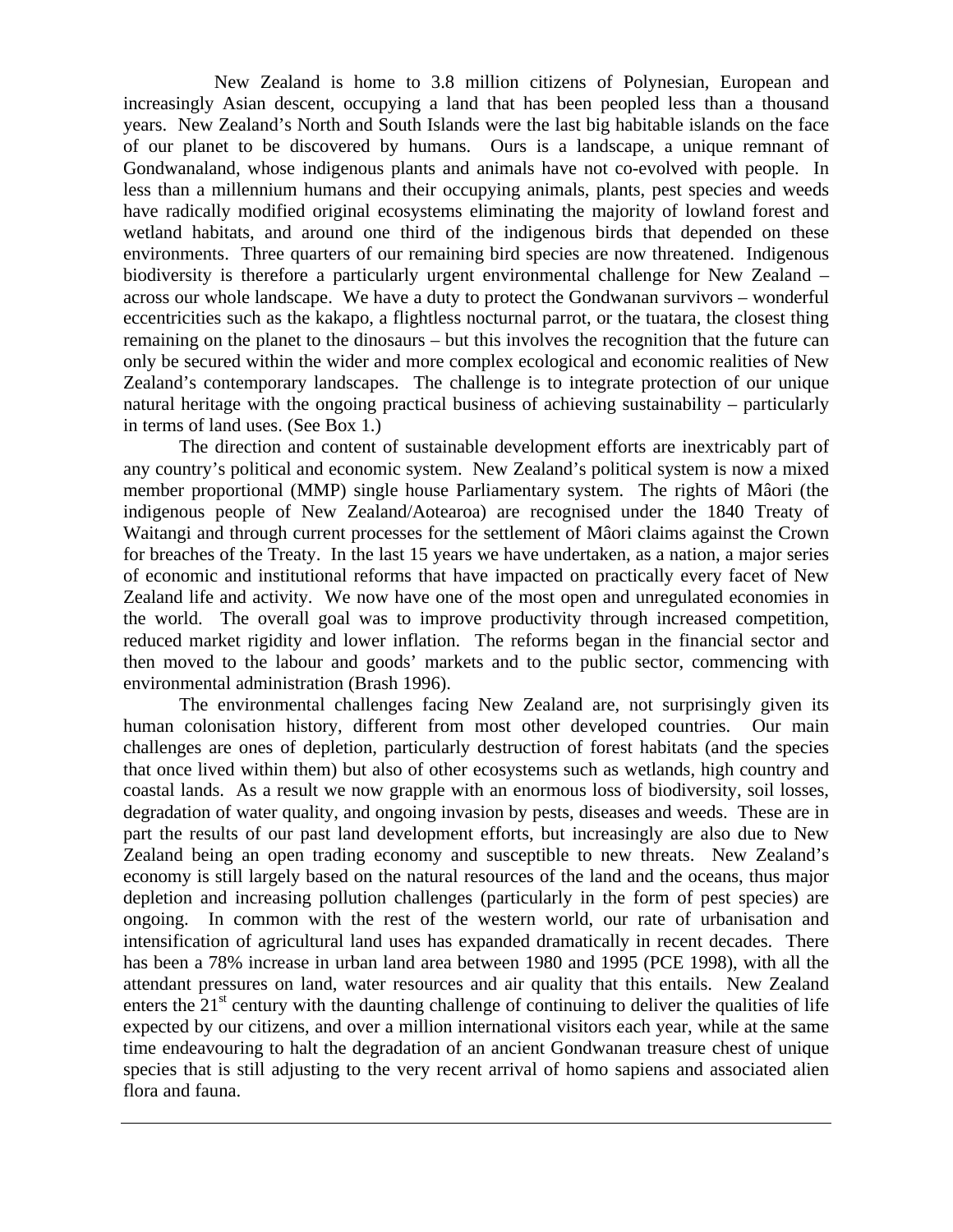# *Box 1 - January 1999; New Zealand's Biodiversity Strategy Launch – reflections by the Minister of the Environment, Hon Simon Upton – now chair of the OECD Round Table on Sustainability in Paris.*

*"For most developed countries, on-going industrial pollution and the need to clean up a legacy of toxic and hazardous waste are at the top of the agenda.*

*By contrast, we are only lightly industrialised. It is, rather, the destruction of habitat and the species that once lived there that is our developmental legacy.*

*It would be easy for me, a descendant of colonising nineteenth century farmers, to utter an anguished mea culpa on behalf of the settlers who changed the face of this land. They didn't know then that they were walking into a spectacularly separate and ancient land. They came from a boring part of the earth – the last ice age had left Britain with only two endemic species. They had no emotional or practical experience of living amidst abundant and different life forms.*

*But they weren't the first to blunder onto these shores. Only a split second earlier in geological terms, Polynesians had arrived and created the same sort of havoc through fire and the hunting of prized bird species. New Zealand's North and South islands were the last big islands on the face of our planet to be discovered by humans and it was awful bad luck for the indigenous species that (save for two species of bat) we were the first terrestrial mammals.*

*I have for some time considered that the fundamental bond that Mâori and pakeha share in this country is our truly brief residence here. Unlike so many continental landmasses in which people like us have lived for thousands and thousands of years, the islands of Aotearoa/New Zealand have only known people with all their ingenuity and destructiveness for a few hundred years. Ours is a landscape whose plants and animals have not co-evolved with people. It is a landscape that is still in the throes of a traumatic response to our arrival.*

*In only 700-800 years humans and their accompanying animals have eliminated 32 percent of the endemic land and freshwater birds. Three quarters of those remaining are now threatened.*

*So when I say that biodiversity is the environmental issue for New Zealand, I mean that in a profound sense that does not apply to any other country. I believe we have a responsibility to care for this Gondwanan treasure chest not just for ourselves but for the world. The strategy we launch today is a way to nail our colours to the mast."*

For the European colonists forests were seen as both an obstacle to the development of agriculture and an inexhaustible source of timber. From the 1860s onwards forest area declined rapidly. Between 1890 and 1900, 27 percent of the existing forest, or 13 percent of the total land area was cleared.

It was not until 1919, when all the useable land had been occupied, that a government agency, a forest service, was formed to manage what remained of the potentially harvestable public forests and to protect four to five million hectares of steep land forests for erosion and flood control. It is these protection forests which form the bulk of today's remaining indigenous forests and why lowland forest ecosystems are underrepresented in the conservation estate. In the knowledge that timber supplies from the sustainable management of the remaining indigenous forests would always be limited the Forest Service set about establishing an exotic estate based on Pinus radiata. The demands for indigenous timber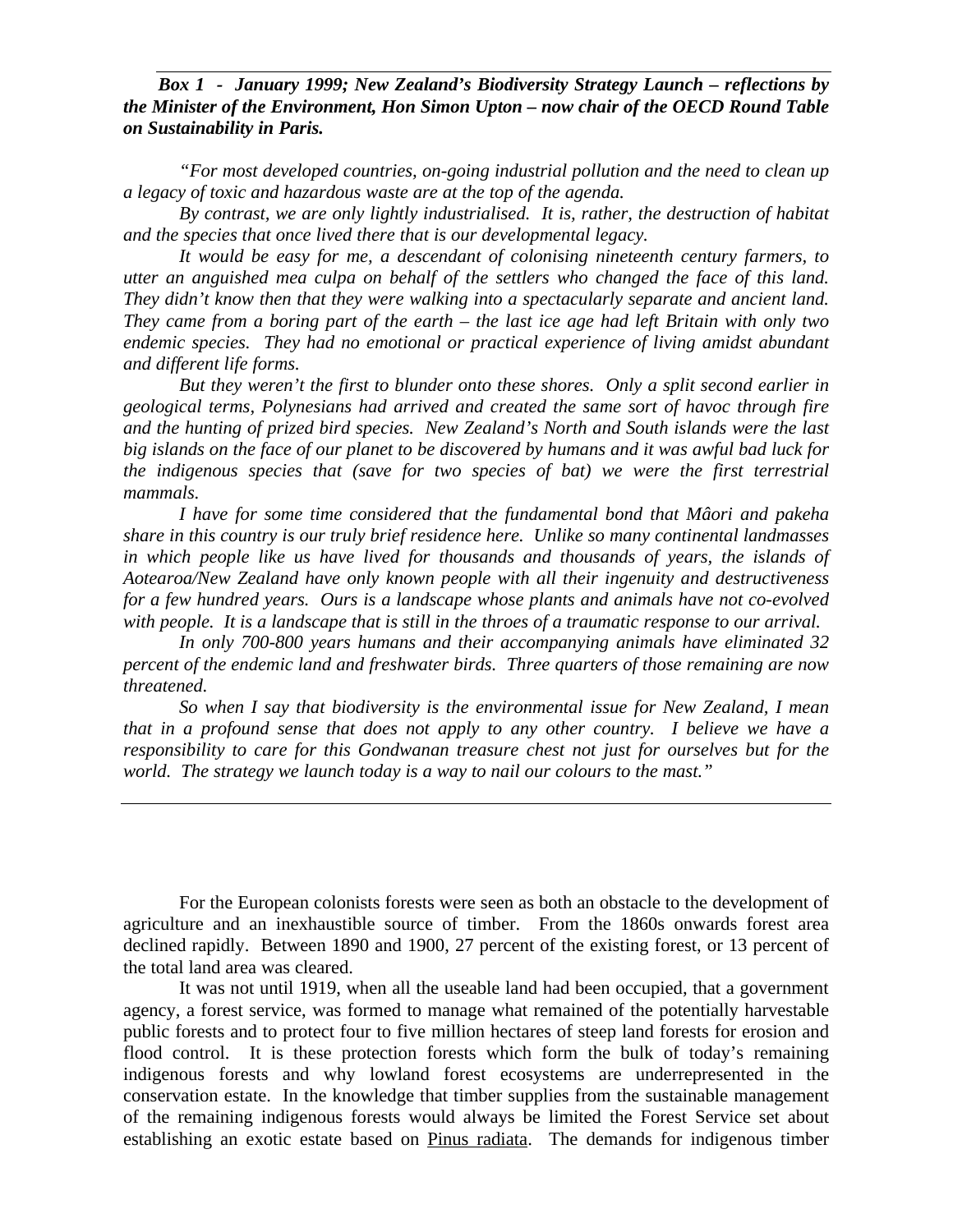resulted in extensive clear felling of forest until the 1960s by which time exotic supplies began to take over. While some indigenous clearfelling has continued to the end of the 1990s, by 1996 indigenous timber constituted only 5% of the national supply; exotic timbers now dominate.

At a rough approximation we have perhaps 0.2 million ha potentially accessible to sustainable logging, or 0.5% of the area of indigenous forest covering New Zealand when Polynesians first arrived. To gain some perspective on the scale of what we now regard as 'available' for the sustained yield of timber, between 1890 and 1900, 3.5 million ha of indigenous forest was converted to farms. This was a rate four times that estimated to be now occurring in Asian Tropical Forests.

The indigenous forests have provided a focus for debate over sustainability from the time of human settlement, but more particularly since the early 1900s. Sustained cultural harvest, sustained timber yields, sustained biodiversity and ecosystems have each assumed increasing significance as the resource has declined in both quantity and in quality. We have failed to use our indigenous forests sustainably. We must now accept that the sustainability of most of our indigenous forests, under pressure from exotic pests and weeds and which are predominantly on public land, will require large inputs of resources from elsewhere; their management can no longer be funded from revenue generated internally.

## *Current land uses and trends*

As is well documented New Zealand's climate is ideal for growing pasture grasses. However, the soils that nurture these plants are often less than ideal. Having evolved under forests most of our soils tend to be thin, acidic and usually have low levels of nitrogen, phosphorus and sulphur. Thus they need sustained input of particularly phosphorus and sulphur.

New Zealand embraces approximately 27.1 million hectares that are predominantly mountainous or hill country. Over two thirds (18.5 million hectares) has slopes over 12 degrees and nearly half greater than 28 degrees. Sixty percent (16 million hectares) is over 300 metres above sea level and 20% over 900 metres. Before human arrival 78% of the total area (24 million hectares) was under forest cover, 14% alpine zone and the balance was dry lands, lakes and swamps. Today the land use patterns are as detailed in Table 1.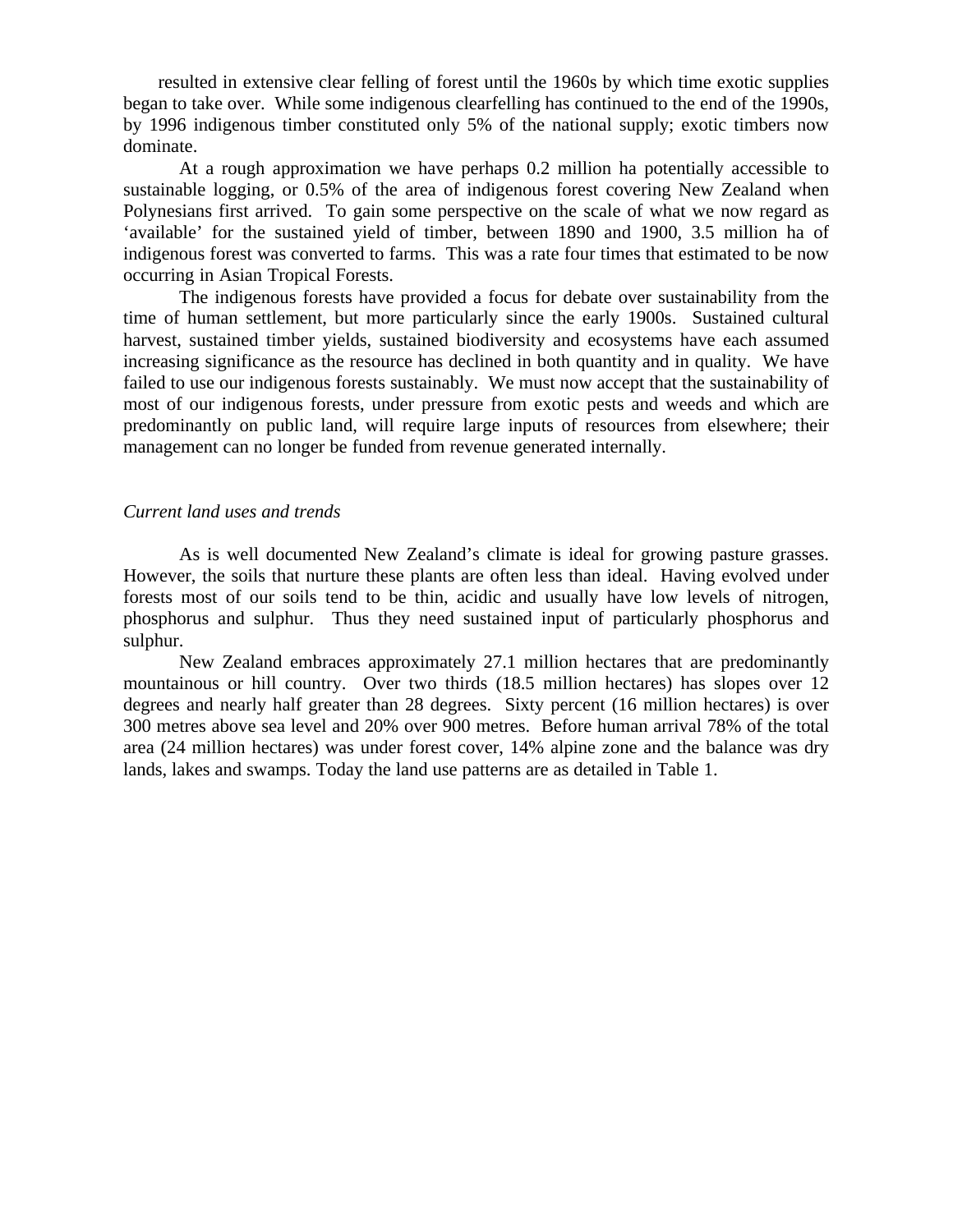**Table 1-** Land uses in New Zealand in 1993.

| land area hectares                                                             |            |                  |
|--------------------------------------------------------------------------------|------------|------------------|
| <b>Land use</b>                                                                | (millions) | percent          |
| Built-upon land (roads, railways, buildings etc)                               | 0.89       | 3                |
| Urban areas (residential, industrial/commercial, roads & railways)             | 0.73       | 3                |
| Rural roads and railways                                                       | 0.16       | $<$ 1            |
| <b>Domesticated land (farm)</b>                                                | 14.42      | 56               |
| Pasture: improved grassland including lucerne                                  | 9.60       | 36               |
| Pasture: tussock including danthonia                                           | 3.92       | 14               |
| Arable crops (eg. grains, peas)                                                | 0.18       | $<$ 1            |
| Fodder crops (eg. turnips)                                                     | 0.14       | $<$ 1            |
| Horticulture (eg. fruit, vegetables, vineyards)                                | 0.09       | $\leq$ 1         |
| Other farmland including retired land (eg. fern, scrub, tussock & barren land) |            |                  |
|                                                                                | 0.42       | 2                |
| Fallow land                                                                    | 0.07       | $<$ 1            |
| <b>Domesticated land (forests)</b>                                             | 2.88       | 8                |
| Exotic forests (90% Pinus radiata)                                             | 1.40       | 5                |
| Privately owned indigenous forests                                             | 1.32       | $\overline{2}$   |
| State indigenous production forest                                             | 0.16       | $<$ 1            |
| Conservation land (national parks, reserves, protected sites)                  | 8.10       | 30               |
| Indigenous forest                                                              | 4.80       | 18               |
| Tussock and sub-alpine scrub                                                   | 0.70       | $\overline{2}$   |
| Other (eg. mountain tops, coastal areas, islands)                              | 2.60       | 10               |
| <b>Other land</b>                                                              | 0.76       | $\boldsymbol{2}$ |
| Lakes and river beds                                                           | 0.54       | $\overline{2}$   |
| Land not classified elsewhere                                                  | 0.22       | $<$ 1            |
| <b>Total New Zealand land area</b>                                             | 27.05      | 100              |

Source : The State of New Zealand's Environment, 1997.

The two dominant land uses are improved and tussock pasture (50%) and conservation (30%). Only 30% of the land in pastures on improved tussock grasslands can be sustained without a significant risk of erosion. A further 28% can support limited livestock grazing but this must be accompanied by erosion management measures such as farm/forestry, erosion tree plantings, and of importance for our indigenous biodiversity, enhancing regrowth of indigenous vegetation for protection and production purposes.

The last 15 years of New Zealand's government reforms coupled with world commodity trading trends have resulted in some marked changes in pastoral land uses – the most notable being the decline in sheep numbers from 70.3 million in June 1982 to 48.1 million at June 1995. In contrast, cattle numbers have had modest fluctuations totalling 5.11 million in 1981, 4.67 million in 1991 and 5.18 million in 1995. Dairy livestock have increased from 2.92 million in 1981 to 4.09 million in 1995 with numbers still rising. Other land uses (small in terms of area used, but potentially very important in sustainability terms) that have increased significantly in recent years are horticulture (0.124 million hectares in 1995) exotic plantations (1.6 million hectares in 1995), and urban land (0.73 million hectares and a 78% increase 1980-1996).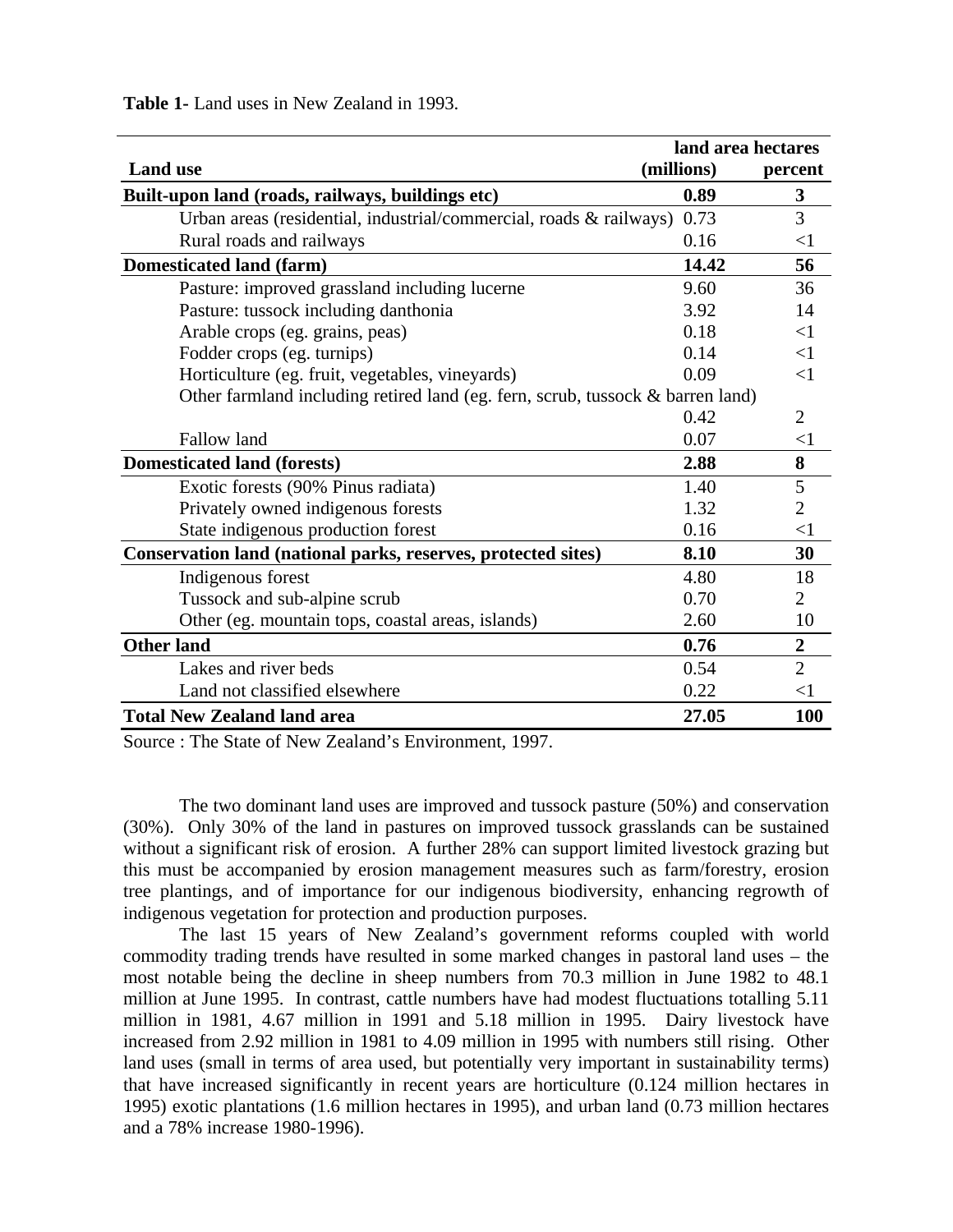Imbedded in these changes, particularly in the 1980s and 90s has been clear competition for land, a relatively new phenomenon. The pastoral sector lost about 820,000 hectares over the decade to 1993 and is projected to lose at least another 520,000 hectares to 2003. Even within this shrinking pastoral sector there is, as indicated above, a redistribution of traditional sheep, cattle, goat and crop usage into dairying, deer and "lifestyle blocks"; small recreational or semi recreational farms. This has taken 470,000 hectares from sheep and cattle farming up to 1993, and will claim another 260,000 by 2003.

### *The Context – in summary*

Developing a sustainable future for pastoral systems in New Zealand necessitates an appreciation of our very recent forest origins, the consequent fragility of the land and biodiversity (see below) and the increasing environmental management demands being placed on all land users by New Zealand society and our fussy global consumers. The long-term land use trends appear to be to more intensive uses, agricultural and peri-urban, and towards systems embracing more trees, more woody species for production and biodiversity reasons. This is being driven by both ecological and economic imperatives. New Zealand's land and climate is forest friendly. Ecologically, that is where the vegetation of our landscapes will always head unless diverted by mans efforts. Pasture systems have to constantly stave off the drift to woody species. Increasingly economics and societal sympathies are favouring that drift for a number of reasons. This is resulting in the need to rethink New Zealand tree/pasture relationships, ecologically and in terms of the land-based business we create. This rethinking and recrafting has only just begun.

## **Doubters and Renegades - early worries about the sustainability of pastoral uses**

As pastoralism was transforming New Zealand in the late  $19<sup>th</sup>$  and early  $20<sup>th</sup>$  century there were those who sought to conserve something of the unique forests and those who sought to shape the new pasture lands or existing tussock lands with exotic trees and shrubs which had arrived as part of the new settlers' cargo. (We now have perhaps 6,000 exotic plants, 2,000 of which are now 'in the wild'). Building plant collections had become extremely fashionable in Europe during the  $18<sup>th</sup>$  and  $19<sup>th</sup>$  centuries. Moving plants around had become common with colonisation, both out to the new colonies as well as back to the mother country, Great Britain. One of many early settlers to have a particular interest in exotic trees and shrubs and to set about the re-creation of Britain on the other side of the world was Thomas William Adams.

Adams took up virgin tussock grassland at Greendale, Canterbury in 1865 to become the first farmer in the district. He planted trees all his life, for shelter, fuel, timber and amenity. By 1910 his plantings covered 60 ha and he was a major influence in the planting of county reserves and in the choices of species on neighbours' properties. By 1908 he had over 800 species of trees and shrubs in an arboretum, including indigenous species. Adam's species trials included radiata pine and his work influenced the choice of species in the largescale plantings of the 1920s.

Adams became a member of the Forestry Commission appointed in 1913 to develop long-term forest policy.

#### **Forests reborn – emergence of sustainability issues**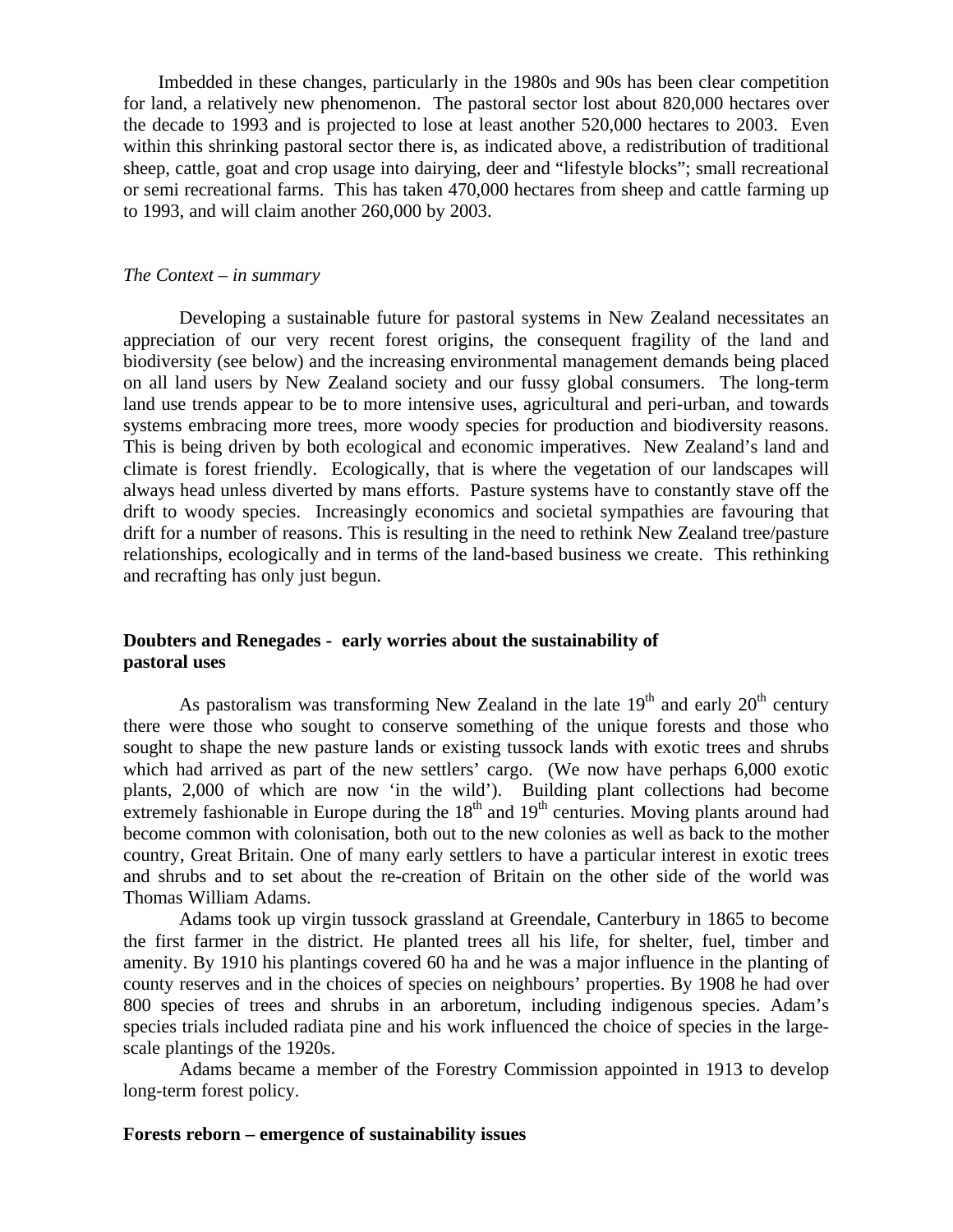The planting of trees in the pastoral landscape was generally extremely constrained until the 1960s. Trees and shrubs were planted for amenity purposes around homesteads, small areas were planted for firewood where indigenous trees were not available, and trees were planted for shelter. The National Land Cover Data Base picks up over 7000 km of shelterbelts in each of the North and South Islands, and there are suspected to be more, which can't be seen on satellite images. (Steve Thompson pers.comm)

Forests have always been an essential part of the pastoral landscape of New Zealand. The 'protection forest' lands, now part of the conservation estate, were considered to be an integral part of their farmed catchments. There is a long history of catchment retirement for soil and water purposes as well as planting by central government (on crown land) or catchment authorities, (now part of local government units called regional councils) on private and leasehold land. Most such plantings were to protect soil and thus sustain pastoral farming rather than diversifying land use into timber or other non-pastoral production. The establishment of plantations for timber production purposes has been, until relatively recently, an activity set apart from pastoralism and focused on lands considered unsuitable for that purpose. The state and large private companies have frequently been in conflict with farmers, and their local government district councils, in posing threats from land encroachment and in bringing new people and new values into rural communities. Tensions were particularly high in the 1960s and 70s when pastoral farmers were feeling economic pressures and the faceless state or corporate began to impose on the relatively powerless but heart of pastoralism, "the family farm".

Production plantation forestry, 90% dominated by radiata pine, now (2000) occupies some 1.7 million ha. The exotic plantings of the early 1900s were intended to eventually replace the use of indigenous timbers on the domestic market. Forest planting assumed a major social role during the depression of the 1930s when large-scale exotic plantings were undertaken in the central North Island. This employment role continued up until the mid 80s. Exotic afforestation was so successful, and tree growth so spectacular by world standards, that by the 1960s there was wide support for a major expansion of planting for the purpose of regional development and to build a resource for wood processing and/or export.

Prior to the government stepping back from direct involvement in plantation forestry in 1987 and selling all but 6% of the resource to the private sector, the public owned over half of the resource. Although the larger proportion of the resource is now owned by larger private companies, some 30% is managed by, or for, small forest owners. Many of these are farm foresters. In recent years new planting on farms has made an increasing contribution to the national totals. Of the annual new plantings of some 50-60,000 ha per annum, 60% is now predominantly planted on farms.

Forestry now ranks third in terms of commodity exports, earning New Zealand \$2.5 billion to the year to June 1999, and accounting for 3.9% of GDP. The industry employs 21,000 people and this will rapidly increase as the level of harvestable timber doubles over the next few years as the expanded plantings of the 1960s start to come on stream. Forestry activities are now significant in the pastoral landscape, and more importantly, pastoral farmers are beginning to see the financial benefits and become increasingly involved. The farm forestry sector has always been extremely innovative, more so than the managers of the large plantations. The leaders in the sector have maintained close relations with the forest research scientists around New Zealand and overseas. 'Experimental plantings' of alternative exotic timber species, as well as plantations of indigenous species such as Kauri and Totara, are woven through the pastoral landscape. Radiata pine is not alone in its outstanding growth rates. There are many other species New Zealand is able to grow well if sites are carefully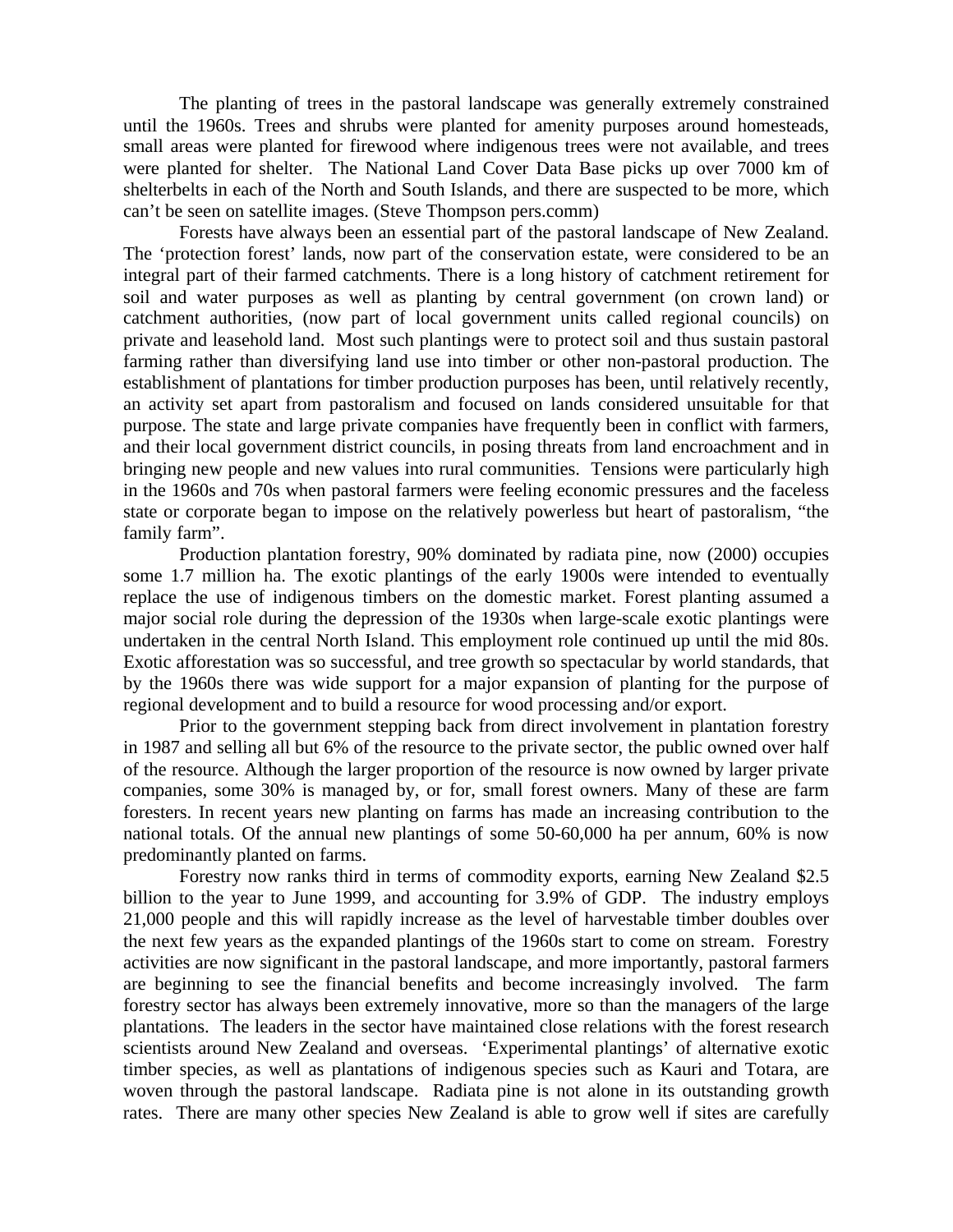chosen. Farm foresters are increasingly showing the way with the sustainable management of indigenous forests, particularly for New Zealand beech species.

# *Box 2 - Pastoral Idyll*

*In 1991 when farming was in the doldrums, driven by a desire to plant and manage some trees and probably inspired at least partly by Aldo Leopold's 1949 classic 'A Sand County Almanac', we bought a run-down dairy run-off at Pongakawa in the plateau country between the northern shore of Lake Rotoiti and the central Bay of Plenty coast. Apart from a tiny remnant of a couple of hectares of the original semi-coastal forest that formerly characterised the vicinity, it was essentially 50 hectares of what I would call pastoral desert. This has become the second of my personal places.*

*After an effort that has consumed most weekends for the past decade, 40 hectares is now in well-managed radiata pine, with 5 hectares of cypresses and eucalypts and the remaining 5 hectares retained in grass for grazing that pays the rates and, I am bound to admit, for the purely amenity values of 'the long meadow'. Obviously through the exercise I have got thoroughly to grips with forest management. But through the long hours alone in that particular landscape I have also observed the magical reappearance of a plethora of native flora and fauna. Orchids and ferns have very quickly lined the tracks, and the semi-coastal forest trees including mangeao, rewarewa and nikau that formerly characterised this landscape are re-appearing. Kereru<sup>1</sup> that were previously very occasional visitors to the native forest remnant are now resident all year round, and their increasing numbers suggest that, with possum and mustelid control in place, they may be breeding. The remnant itself, released from grazing below and browsing in the canopy, shows much renewed vigour and, with some extra help around the margins, is pushing outwards again after decades of contraction - the ranks of regenerating rewarewa look quite prepared to challenge the radiata that shelter them for the time being. Bellbirds and tui, never seen before afforestation, now entertain me as I prune my way through the weekends, and the whole landscape is a-chatter with grey warblers, fantails and waxeyes. If I stay late, the ruru/moreporks that were raised last summer in a cavity high in an ancient pukatea call across the gathering gloom and flit as silently as moths through cypress and pine. I don't even mind the raucous rosellas and sulphur-crested cockatoos that have an instinctive penchant for the eucalypt plantation – none of the natives seem to be disturbed by their presence.*

 *None of this burgeoning biodiversity was in evidence as we bent over our first radiata seedlings back in 1991. It is almost as though the landscape remembers, as the American environmental writer Wendell Berry has suggested. You cannot act well in a place, he says, until you have understood what nature intended for it:*

*'...in country originally forested, the farmer must study the forest, because to be healthy, the field must be an analogue of the forest; in analogy its nature is remembered. The nature of the original forest is, so to speak, "the genius of the place", which one is obliged to consult, not by human prescription, but by natural law'.*

*In short, I have learnt that whatever the aesthetic and amenity values associated with pastoral landscapes, they are biologically impoverished by contrast with forested ones, in the central Bay of Plenty hills at least. And that buried just beneath the surface of all of those impoverished landscapes is a treasure of indigenous ecological potential.*

 $\overline{a}$ <sup>1</sup> Native wood pigeon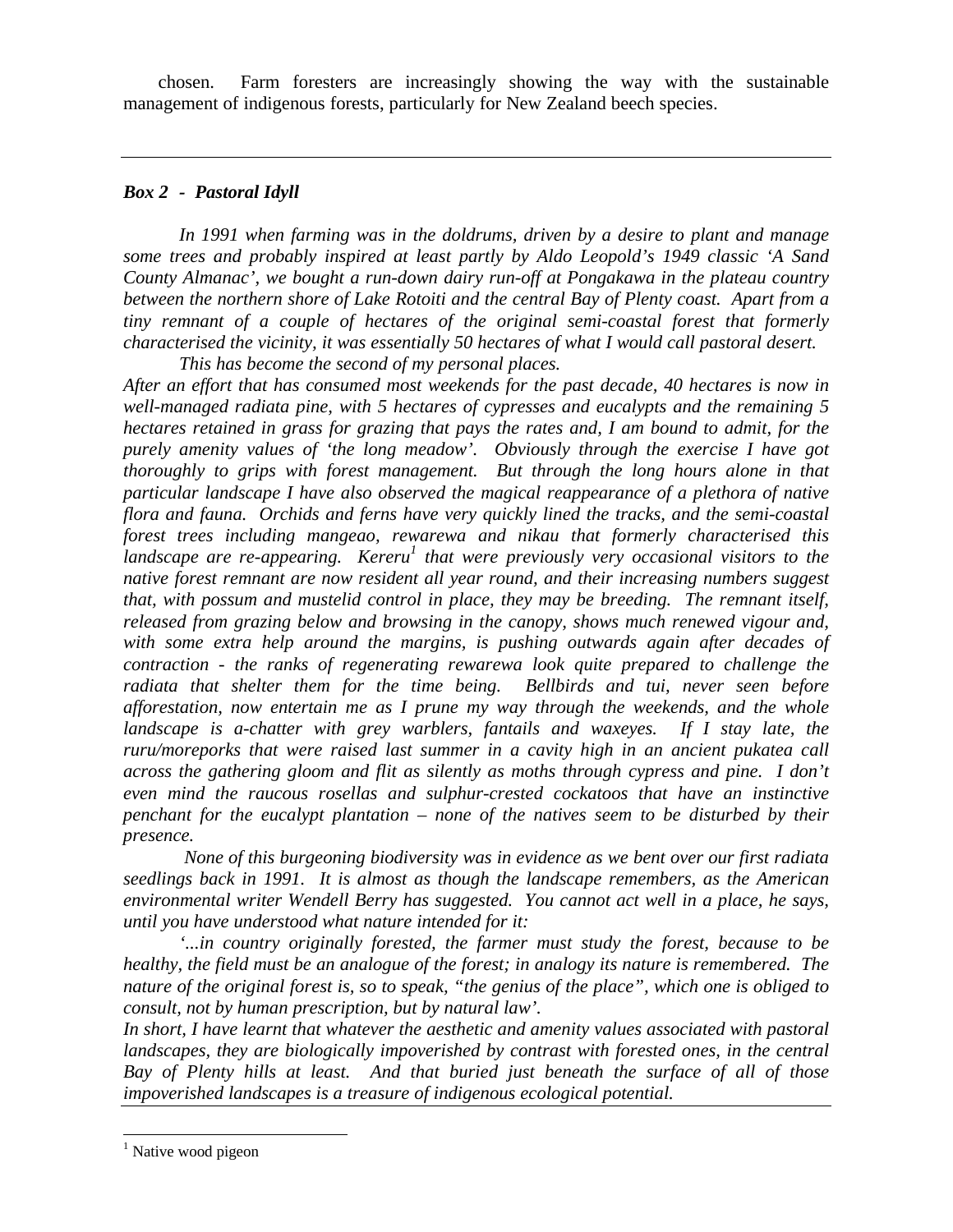*Simon Smale. ' Three Worlds: Scratching the Surface'. A talk given to Auckland Unitec students in Landscape Architecture and Plant Science, 2000.*

The increasing focus on the sustainable management of natural resources through the 1970s and 80s culminated in the enactment of New Zealand's most far-reaching piece of environmental legislation, the Resource Management Act 1991 (RMA). (See Appendix 1). This innovative extraordinarily demanding legislation administered by local government (regional and district councils) requires all users of natural resources to manage them sustainably and to mitigate any adverse effects of their use. The Act is intended to be enabling, with the focus being on the mitigation or avoidance of adverse effects rather than on prescribing what land can be used for. The presumption in the Act is that land can be used for any purpose unless there is an express constraint. There are a number of matters in the Act, which can severely constrain the use of land and resources in the interest of sustainability outcomes. In particular, *'significant indigenous vegetation and significant habitats of indigenous fauna'* must, along with a number of related matters, be recognised and provided for as *matters of national importance*. It is this requirement that has been applied in a manner that brings marginal and scattered remnants into coherent ecological frameworks; but threatens the property rights of landowners. *The New Zealand Biodiversity Strategy- Our Chance To Turn The Tide (2000)* has recently been released and adds weight to the case for affording remnants greater attention. It must also be noted that the *Forest Amendment Act (1992)* requires the sustainable management of privately owned indigenous forest.

The legislative and policy changes in New Zealand have resulted in a major devolution of responsibilities to local government, the business sector, farm families and community. There is a view, widely held, that we are at an impasse. In spite of the visionary nature of our legislation and the huge amount of effort which has gone into developing policies and plans, there is only limited evidence to support the view that we have moved, or are moving, onto a more ecologically sustainable pathway with our land uses. The comment of the Commissioner for the Environment, Canberra, Australia may hold a chilling ring of truth; 'New Zealand leadership is in the development of environmental management processes, not in the management of the environment.'(Joe Baker pers.comm)

## **Sustaining what?**

At its simplest in a grasslands context "sustainability" is about the ecological health and the capacity of any given pasture or grassland system to remain healthy in the longer term. It's also about dependence on inputs and the outputs achieved from inputs. That is, is the system ecologically efficient over the longer term? The more intensive the grassland system, the higher the inputs and usually, the lower the ecological efficiency. This is certainly the case with New Zealand dairy pasture systems. Energy inputs to dairying on farm (direct and via nitrogenous fertilizers) have increased significantly over the last 20 years. In 1977 such inputs were 1GJ/ha compared with 8GJ/ha by 1998 (Wells 1998). The overall result is that there has been a decrease in the conversion efficiency of energy to food. Currently it takes about three units of energy input to produce a calorie of milk protein energy output. The long-term sustainability in ecological and economic terms is questionable particularly given the ground and surface water pollution challenges arising from the on average 2.5 cows per hectare and increased fertilizer inputs. These ecological externalities are increasingly putting pressure on the current dairy pasture model and leading to fierce debates about where new dairy farms can be developed (see Box 3).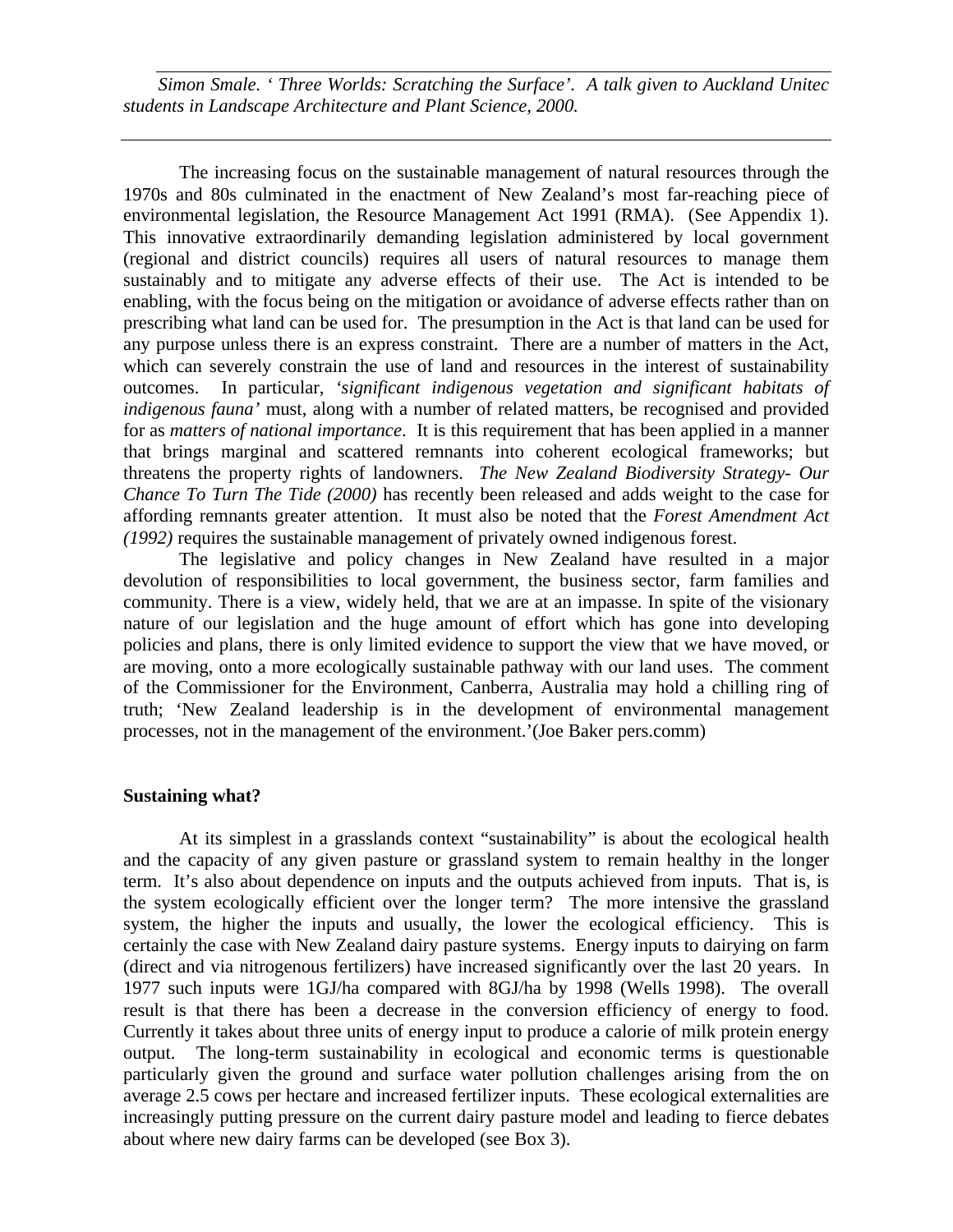## *Box 3 - The Lake Taupo Story*

*A defining debate is emerging in relation to the future maintenance of water quality in Lake Taupo. Located in the centre of the North Island, this is New Zealand's largest and one of its most beautiful lakes – with very high water quality and clarity. The lake is set within a large basin originally clothed in mixed patterns of tussock and forest. Over the last 100 years the basin was settled, the original vegetation mostly removed, and the basin transformed into plantation forests and pasture. The lake is internationally recognised as an outstanding trout fishery and the whole basin is a major focus for recreation and tourism. Since farming began there has been a gradual decline in the quality of the lake water, largely due to leached nutrients from farming. The porous soil, of volcanic origin, allows for a very free movement of nutrients from land to water. The slow nutrification of the lake is leading the regional and district councils towards imposing, via the Resource Management Act 1991 if necessary, limitations on future land uses of the basin. It is now recognised that any expansion of dairying within the basin (there are already 2000 cows) could rapidly turn the lake from a brilliant blue to a murky green. Dairy interests have estimated that there is sufficient suitable* land in the basin to carry 25,000 cows which, on the strength of current knowledge, would *ensure the death of the lake.*

They are also a critical factor in New Zealand's natural grasslands. (see Box 4)

This necessitates recognition that that the ecological sustainability of our pastoral systems is being challenged by different forces of the two ends of the developmental spectrum. This is illustrated in Figure 1 and further discussed in Williams 1999, "Sustainable Development of Landuses in New Zealand; Utopian Vision or Realistic Goal?"



*Figure 1. Sustainability of Biotic Systems: Ecological Vs. Economic Dominance*

*Extensive ie. indigenous forests, tussock grasslands* **Biotic Systems** *Intensive ie. dairying, hydroponics*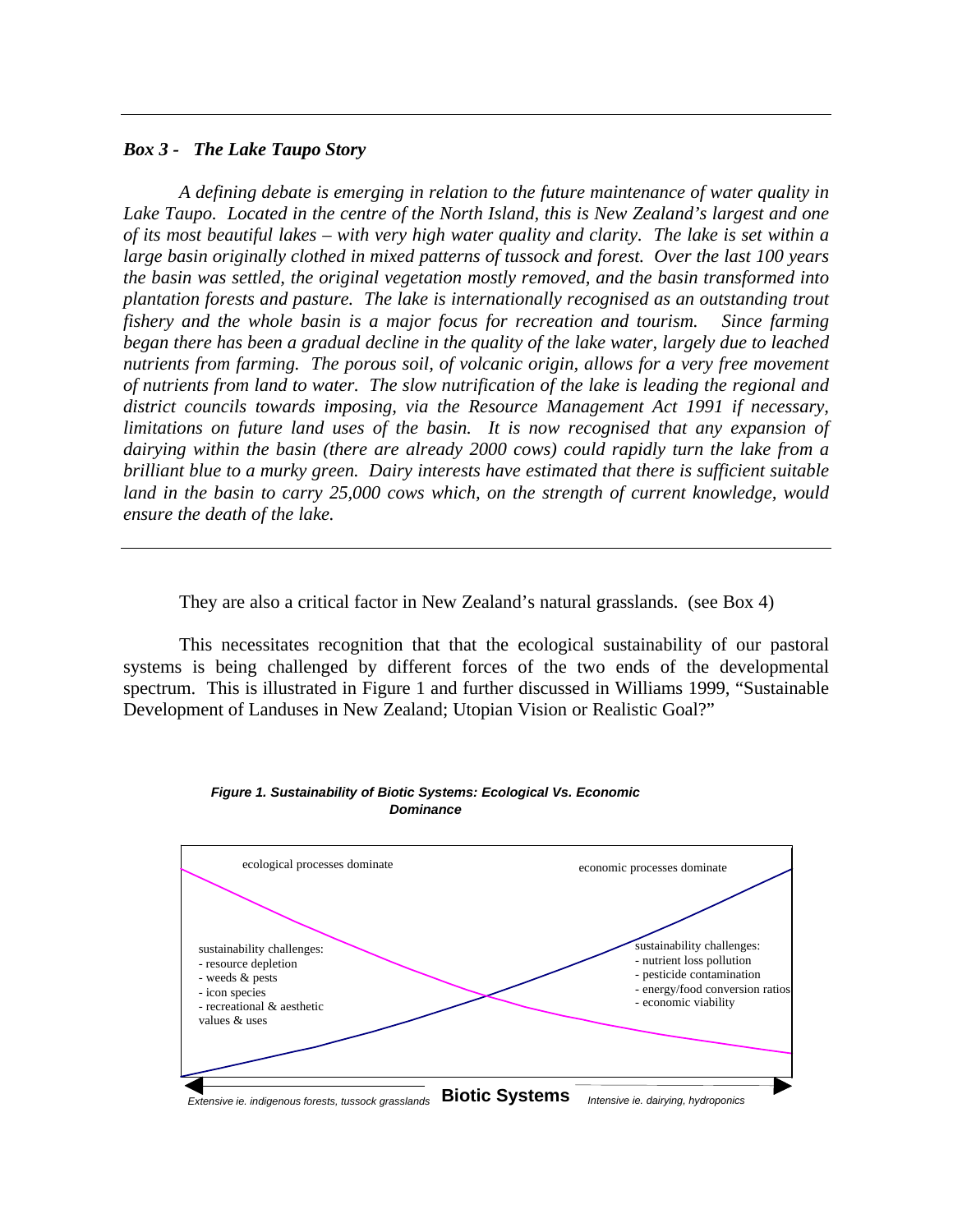The tensions right across this land use spectrum are generating a focus on New Zealand's international obligations such as under the Agenda 21 agreement of the United National Conference on Environment and Development in 1992, which requires promotion of sustainable development and conservation enhancement. This focus, in conjunction with market demands for quality products from a quality production environment is stimulating considerable effort to produce soil quality measures (Beare et al 1997) and measures of the sustainability of farming in New Zealand (Wratten et al 1997).

#### *Box 4:*

*In many areas well maintained pasture with a dense grass covering and fertiliser application has increased the organic carbon content of the soils, leading to improved water retention and nutrient cycling capacity. Without ongoing replenishment however, soils deteriorate and become acid again. In a submission to a Parliamentary Select Committee, Dr Peter McIntosh, a scientist with Landcare Research, had this to say in relation to the high country;*

*"Theoretical considerations suggest that without topdressing and grazing, in a semiarid environment as Central Otago, soil carbon may take 48 years to increase from 1.9% (indicative of degraded soils) to 3.0% (indicative of undegraded soils.) That these figures are approximately correct is indicated by a 1995 examination of two enclosure plots established by Leonard Cockayne in 1920, on semi-arid soils in Central Otago, which has shown that exclusion of sheep has not only resulted in a complete vegetation cover of native and oversown species, but has raised soil c from 2.3 to 3.1% (a 35% increase).*

*In the conclusion to his submission he said:*

*Providing that commodity prices continue to be sufficiently high to support maintenance topdressing, and provided that it is economic to apply lime to hilly and steep country if required, it appears that oversowing and topdressing of the moister high country below about 1000m to 1200m altitude (for example the ranges of the western Mackenzie) is sustainable; however, as with "development" of the lowlands, this results in a substantial loss of biodiversity. Above this altitude the oversowing and topdressing option is uneconomic because of the short growing season. These pasture lands must be very sparingly grazed (if at all) to prevent nutrient decline.*

Sustainability in a wider societal context – the one that is building up concerns about pasture and grassland "futures" has wider connotations. It involves bringing together in a common, holistic framework the sustaining of human centred values with the sustaining of nature's intrinsic values. Such a concept is embodied in the stated purpose of New Zealand's Resource Management Act where activities must address human needs in both the short and long-term, while safeguarding the life-supporting capacity of nature in its own right. This places a constraint on human activities; they must secure the integrity and continuity of natural systems over time.

Sustainability is about, for example, ensuring the self-cleansing capacity of waters is not overwhelmed; the health and regenerative capacities of soils, fisheries, forests and other renewable systems is maintained; the stability of the climate system is not disrupted; the risks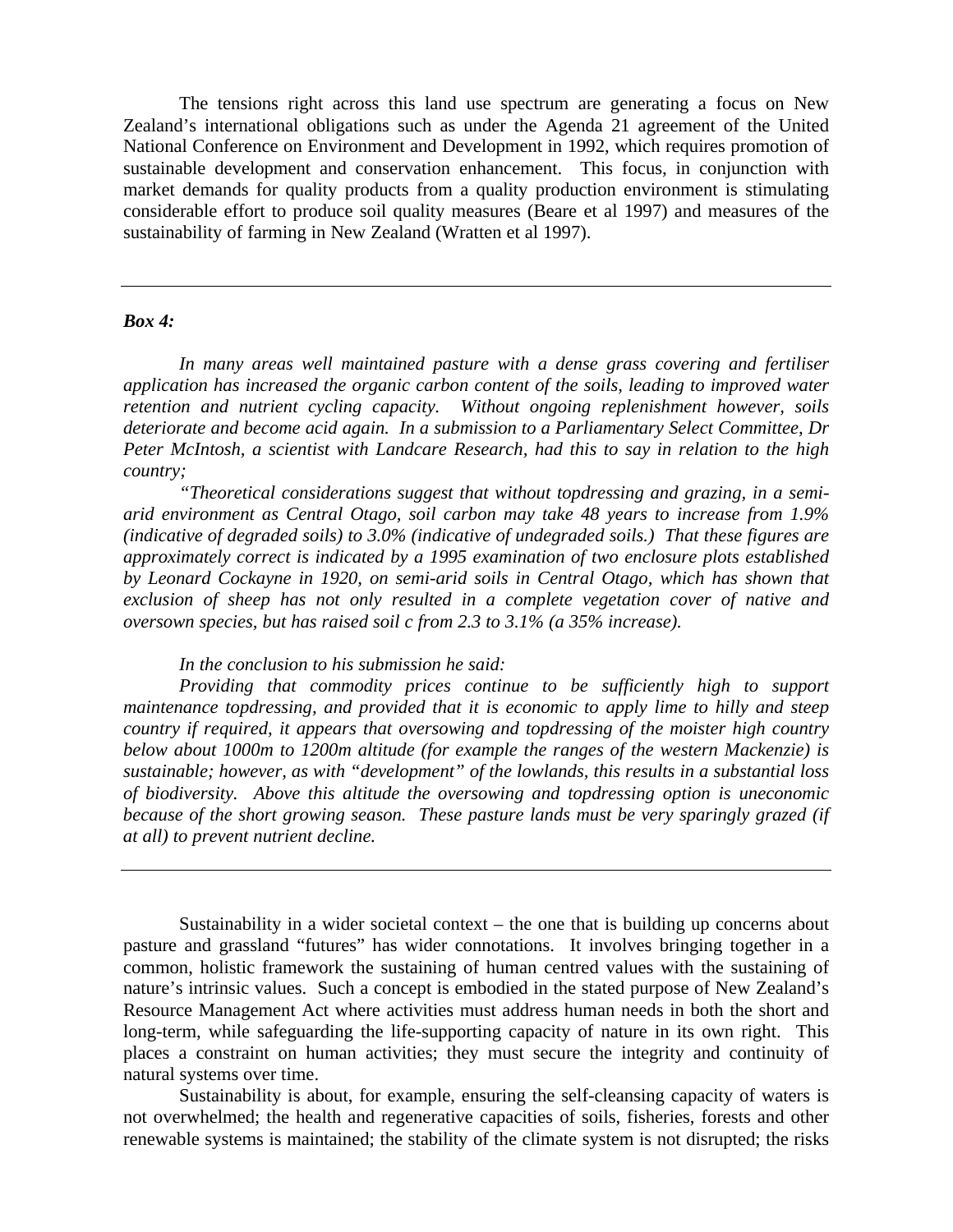arising from natural or man made hazards or hazardous substances are kept at a low level; and the biodiversity of an area is not diminished. The bottom line is that sustainability is not just about sustaining the capacity of humans to dominate and manipulate the environment for their unique benefit and survival. That is the sharp reality that New Zealanders have to grapple with – particularly in terms of how we sustain our unique animals and plants in a deforested land; in a land being constantly invaded by pests and weeds from foreign lands and in world markets where our fussy consumers are increasingly expecting us to be able to demonstrate that our land based production systems are not mining New Zealand's ecologies.

This requires major shifts in our land use policies, legislation and not least the sciences. This need has certainly been well recognised at an intellectual level but I perceive progress towards more sustainable states is, and will remain, slow. Barney Foran in drawing together the themes of IGC XVII in 1993 (Foran 1993) noted that "while this congress marked the passing of one era in grassland science and heralded the beginning of another more broadly integrated science there are still many fondly held beliefs which are anachronistic for today's markets and environmental attitudes". He went on, under a heading "Can't see the grass for the trees!" to highlight papers that detailed the societal cost of clearing Amazon Rainforest (US\$5000/ha) and focused on tree clearance. He contended they were all aimed at enhancing production of "commodity products probably of moderate quality for which we expect prices to be pretty flat for the next decade". His unstated question was "why are we at the end of the  $20<sup>th</sup>$  century continuing to clear forests or woodlands in the face of so much ecological evidence that this is not sustainable ecologically or economically". He in part answered it by noting that "Conservation and recreation take place throughout our grassland production systems almost without the scientist in us noticing: those sort of things are supposed to happen in national parks and at weekends". This led onto the question, "In the future might grassland science find itself squeezed between cropping and conservation?" (Foran 1993). If current New Zealand evidence were any guide, I would say yes! I sincerely trust that many more pastoral scientists in 2001 are looking well beyond their traditional sciences in their quest to develop more sustainable heritage systems; ones that deliver a much wider range of attributes to society than have past pasture monocultures. I will be looking for evidence at IGC XIX that the issues Foran highlighted in 1993 are being seriously debated and addressed.

## **Sustaining New Zealand's bio-diversity; what species, where and for what purpose?**

As highlighted early in this paper (Box 1) biodiversity is the environmental/ sustainability issue for New Zealand. Our endowment of indigenous flora and fauna is unique. Any resolution of the sustainability of pastoralism must address our biodiversity challenges. If we as a society choose to nurture our indigenous biodiversity we must be prepared to actively manage all our land to sustain all our biodiversity, be it on reserve, residential or farmlands.

## *The New Zealand Biodiversity Strategy*

As a signatory to the International Convention on Biological Diversity, New Zealand is obliged to develop a Biodiversity Strategy. The need to do so was highlighted in 1997 in New Zealand's first state of the environment report". Indigenous biodiversity was described as our "most pervasive environmental issue" (Ministry for the Environment 1997). The purpose of New Zealand's strategy is to establish a strategic framework for action to conserve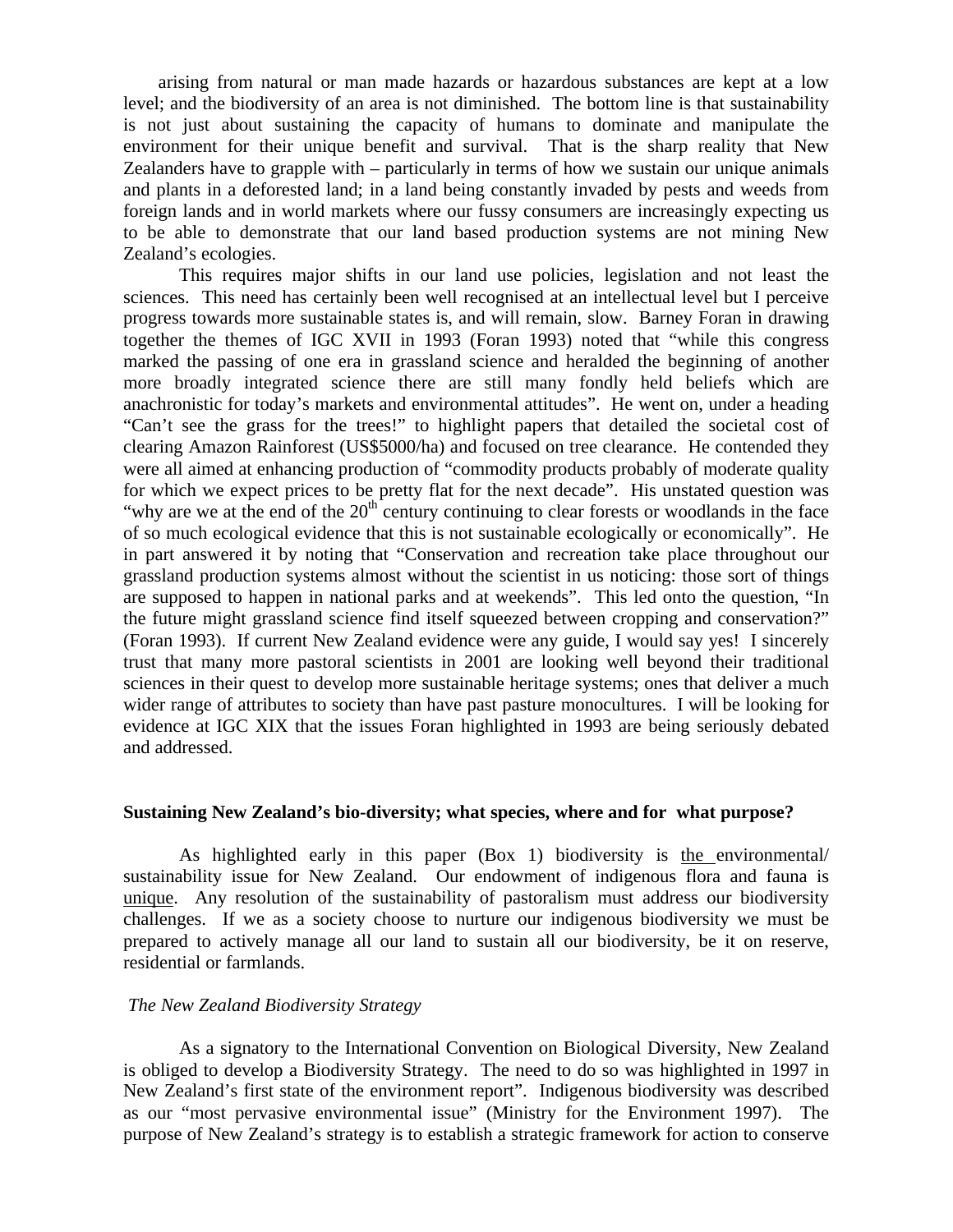and sustainably manage New Zealand's biodiversity. The primary focus is on indigenous biodiversity, though the maintenance of exotic biodiversity is acknowledged and addressed.

The process of developing the New Zealand Biodiversity Strategy has been a protracted one. We ratified the Convention in 1993; Government approved the preparation of a strategy in 1995; it began in 1996; a consultation draft was produced by December 1998 (Department of Conservation/Ministry for the Environment 1998) and a final strategy was launched early in 2000. The lead agencies developing the strategy have been the Department of Conservation and the Ministry for the Environment. The 1999 consultation phase was extensive, with over 50 meetings and 7800 submissions. The draft strategy was described as "receiving a broad level of support" although my community monitoring indicates ongoing concerns about the adequacies of consultation with tangata whenua (the indigenous Mâori people of New Zealand). The final strategy has been refined and revised to sharpen the focus on community action and education. It identifies 147 actions for implementation over 20 years; a daunting task that will necessitate substantive shifts in land use and land management.

#### *Valuing biodiversity*

The biggest single challenge to halting the decline in biological diversity in New Zealand is achieving widespread understanding, and dare I say agreement, as to what it is and why it is important. The 1992 Convention on Biological Diversity defines it as:

"the variability among living organisms from all sources, inter alia, terrestrial, marine and aquatic ecosystems and the ecological complexes of which they are part; this includes diversity within species, between species and ecosystems."

However, since 1992, biological diversity – usually simply biodiversity – has been used to describe a myriad of ecological, biological and conservation concepts – but mostly to refer to the variety of species. Clearly it is much more than this but I suspect most people do not really understand this. Over the last 20 years the public face of our conservation efforts in New Zealand has been dominated by stories of saving icon species on the brink; black robins, kokako, kakapo and now kiwi. It will be a tough job to shift this perception to where the real values of biological diversity lie – as part of the planet's natural capital. Tough also because New Zealanders are very concerned about the loss of any of our unique species. There is a recognition we have a duty to ensure they are not lost forever for intrinsic value reasons, if no other.

It is the services of healthy ecosystems, clean water, stable climate, fertile soils and the assimilation of wastes (natural and industrial), that are the most valuable components of natural capital. Diversity of species is essential to the maintenance of that capital. How do we know this? A good piece of evidence of the innate value of ecosystem services is provided by the US\$200 million Biosphere II experiment. In 1991, eight people entered a sealed, glass-enclosed 3-acre living system, where they expected to remain alive and healthy for two years. Instead, air quality plummeted, carbon dioxide levels rose, and oxygen had to be pumped in from the outside to keep the inhabitants healthy. Nitrous oxide levels inhibited brain function. Cockroaches flourished while insect pollinators died, vines choked out crops and trees, and nutrients polluted the water so much that the residents had to filter it by hand before they could drink it. Of the original 25 small animal species in Biosphere II, 19 became extinct.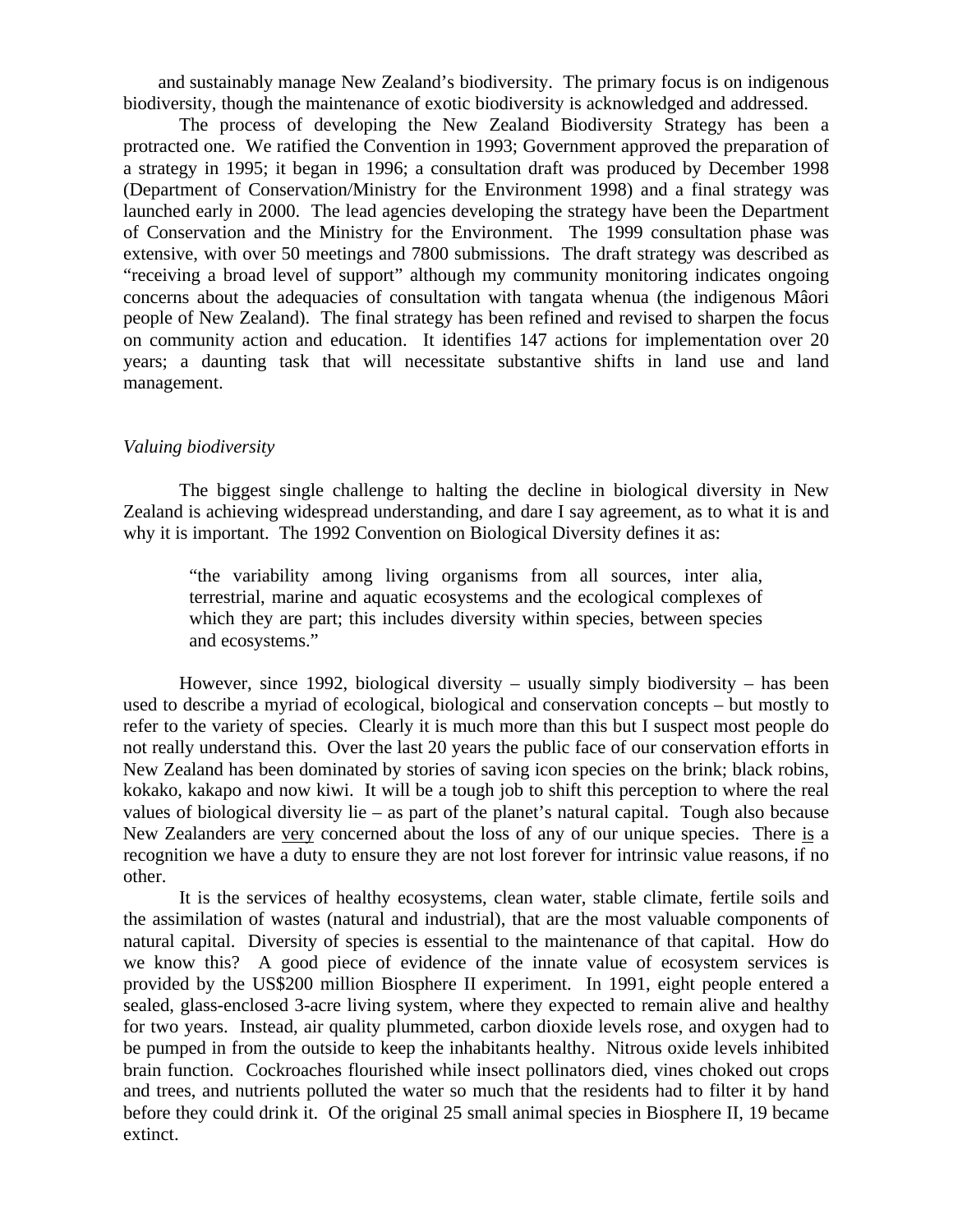At the end of 17 months, the humans showed signs of oxygen starvation equivalent to living at an altitude of 17,500 feet. Of course, design flaws are inherent in any prototype, but the fact remains that \$200 million could not maintain a functioning ecosystem for eight people for 17 months.

The lesson of Biosphere II is that there are no man-made substitutes for essential natural services. We have not come up with an economical way to manufacture watersheds, gene pools, topsoil, wetlands, river systems, pollinators, or fisheries. Technological fixes cannot solve all problems with soil fertility or guarantee clean air, biological diversity, pure water, and climatic stability; nor can they increase the capacity of the environment to absorb unlimited quantities of wastes.

Communicating the message to New Zealanders that biodiversity is much more than simply protecting our icon species, requires more substantive research on ecosystem values and functioning, education on the importance of the whole system, and incentive/tax systems that will lead to our societal consumption patterns making less demand on all ecosystems.

The New Zealand Biodiversity Strategy cites the one study that has attempted to value New Zealand's indigenous biodiversity in monetary terms. This estimated land in 1994 at NZ\$46 billion (Patterson and Cole 1999). The need to press on with identifying just what species we have is acknowledged, but taxonomy has been the Cinderella of the science world in New Zealand in recent years. We currently have about 30,000 described indigenous terrestrial species in New Zealand, but it is estimated the total number may be closer to 80,000. The backlog in species identification is substantial, particularly for marine life (PCE 1999), while a recently identified plant (*Celmisia sp*) collected 20 years ago now appears to be extinct (David Given pers comm).

So valuing biodiversity means knowing what we have got, and achieving widespread understanding that "halting the decline" is about much more than declines in individual species or indigenous community remnants. It is ultimately about declines in the capacity to deliver essential ecosystem services but (and this is a big but), there is little focus in New Zealand's strategy on the need to greatly improve our valuation of ecosystem services, inclusive of any production values, which particular indigenous species may have. Until this changes it is going to be very difficult to get the level of investment needed from governments or landowners. We will constantly undervalue the services and hence under-invest in their maintenance.

# *Turning the tide – making indigenous species part of our production landscape futures and recognising their contribution to enhancing ecological sustainability.*

The marked decline in sheep numbers has resulted in a reversion of considerable areas of marginal hill lands to scrub cover (mostly indigenous species) or conversion to exotic *Pinus sp* plantations. This trend continues with major impacts on some rural communities and rural/regional ecosystems e.g. the impacts of *Pinus radiata* on Northland rivers and streams, and the wildlife and mahinga kai $2$  values of those waterways. In some pastoral areas (e.g. the South Island tussock grasslands) there has been a major effort to diversify and focus on "niche" livestock farming to better suit land and markets (e.g. deer and super fine merino). But the major trend in agricultural land uses is towards intensification and specialisation (monocultures) on the limited areas of better soils, with the notable exception of a fledgling organic farming industry, which four years ago exported only \$6 million of produce and this year will reach \$60 million.

While New Zealand's biodiversity strategy recognises the need to maintain and enhance the biodiversity/genetic variability of exotic species, its focus is primarily on

<sup>&</sup>lt;sup>2</sup> places where food and other resources are traditionally gathered.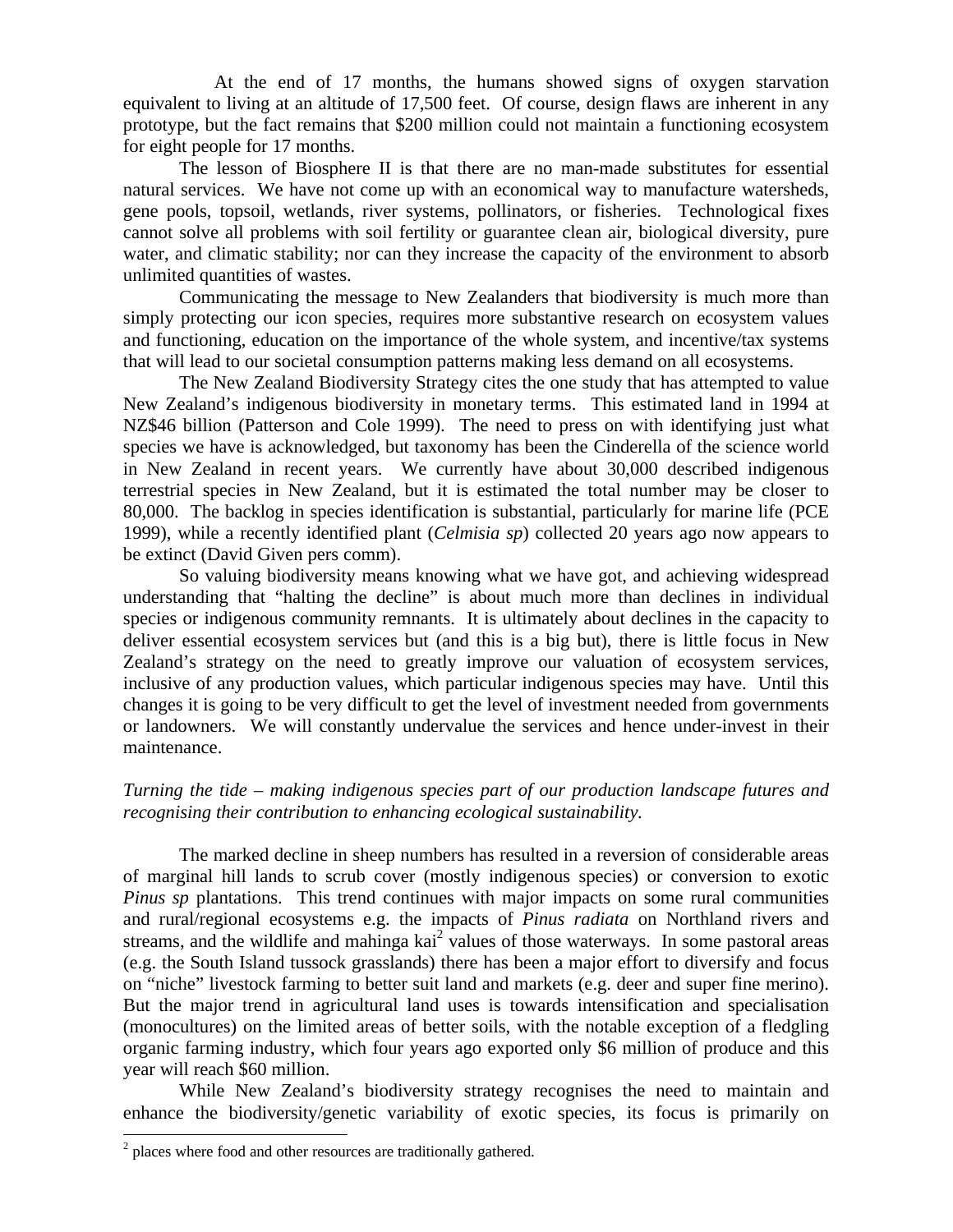indigenous biodiversity. In a land use context this generates two major challenges: the first is how to maintain biodiversity while current land uses involve fewer than 50 exotic species, and the second, the place of indigenous species, and associated ecosystems, on our non public lands. The strategy highlights the need for action by private landowners as noted above. However, gains on these two fronts will be hard. Enhancing biodiversity on private farmlands is always going to be dependent on the impact it has on the economic viability of the farm business. The general decline in farm returns (Alexander 1999), excepting the 25- 30% of really profitable farms, makes it difficult to promote investments for biodiversity gains, unless they can also enhance profitability. The growing number of organic farms and increasing realisation of how overall ecological health can improve productivity in other farm systems (Wratten et al 1997), is providing the substrate for enhancing biodiversity on at least some farmland.

The area of potentially greatest biodiversity gain is returning land to indigenous vegetation – ultimately forests. As noted above, some natural reversion is occurring, as is some restoration of remnant forest/scrub areas. Ultimately, however, the greatest biodiversity gains on private land lie with the re-establishment of indigenous forests, scrublands or wetlands for sustainable harvesting and other profitable uses. While these will have different ecological characteristics to our old growth forests or original wetlands, our Gondwanan remnants, they will greatly increase the habitats for many of our unique flora and fauna and provide pathways for fauna to travel between the remnants.

While such forest developments seem logical, they are strongly opposed by some environmental non-government organisations because they perceive any commercial values attached to indigenous forests will stimulate demand for their products and hence all indigenous forests. In addition there is a widespread belief in rural New Zealand that regrowth of indigenous vegetation will only lead to such areas being appropriated by district plans which require, per the RMA, that "significant indigenous vegetation and significant habitats in indigenous fauna" be recognised and provided for as "matters of national significance", i.e. set aside in reserves. Therein lies a core paradigm clash. Much of our conservation thinking in New Zealand still focuses on reservation as the only option for nature conservation. This is, in part, a product of the Conservation Act (1987) which effectively partitions New Zealand into protected lands and production lands. However, as discussed above, the RMA that governs production lands also requires the protection of indigenous species and habitats. Nowhere, except in the 1993 Forest Amendment Act is there a focus on the sustainable use of indigenous forests and this mechanism is seen as inflexible and bureaucratic encouraging avoidance. The extreme tension between protection and use has been highlighted in the last 18 months by an acrimonious debate about trying to sustainably harvest timber from old growth New Zealand beech forests (*Nothofagus sp*) on the West Coast of the South Island. Such debates about land use and utilisation of indigenous species will have to be resolved if substantive gains in biodiversity in New Zealand are ultimately to be achieved and pastoral lands are going to have the scope to develop new business models that ultimately make greater sustainable use of indigenous species and forest ecologies.

New Zealand will have real difficulty breaking out of the partitioned landscape model; production on private lands with pasture dominating and conservation of public lands. Conservationists do not trust landowners to manage indigenous species in a sustainable fashion while landowners do not trust conservationists who try and appropriate their private property rights.

Sustaining biodiversity on private land has received particular focus during the strategy's development. Government agencies accept that New Zealand's aggregate biodiversity continues to be significantly affected by private land management. A Ministerial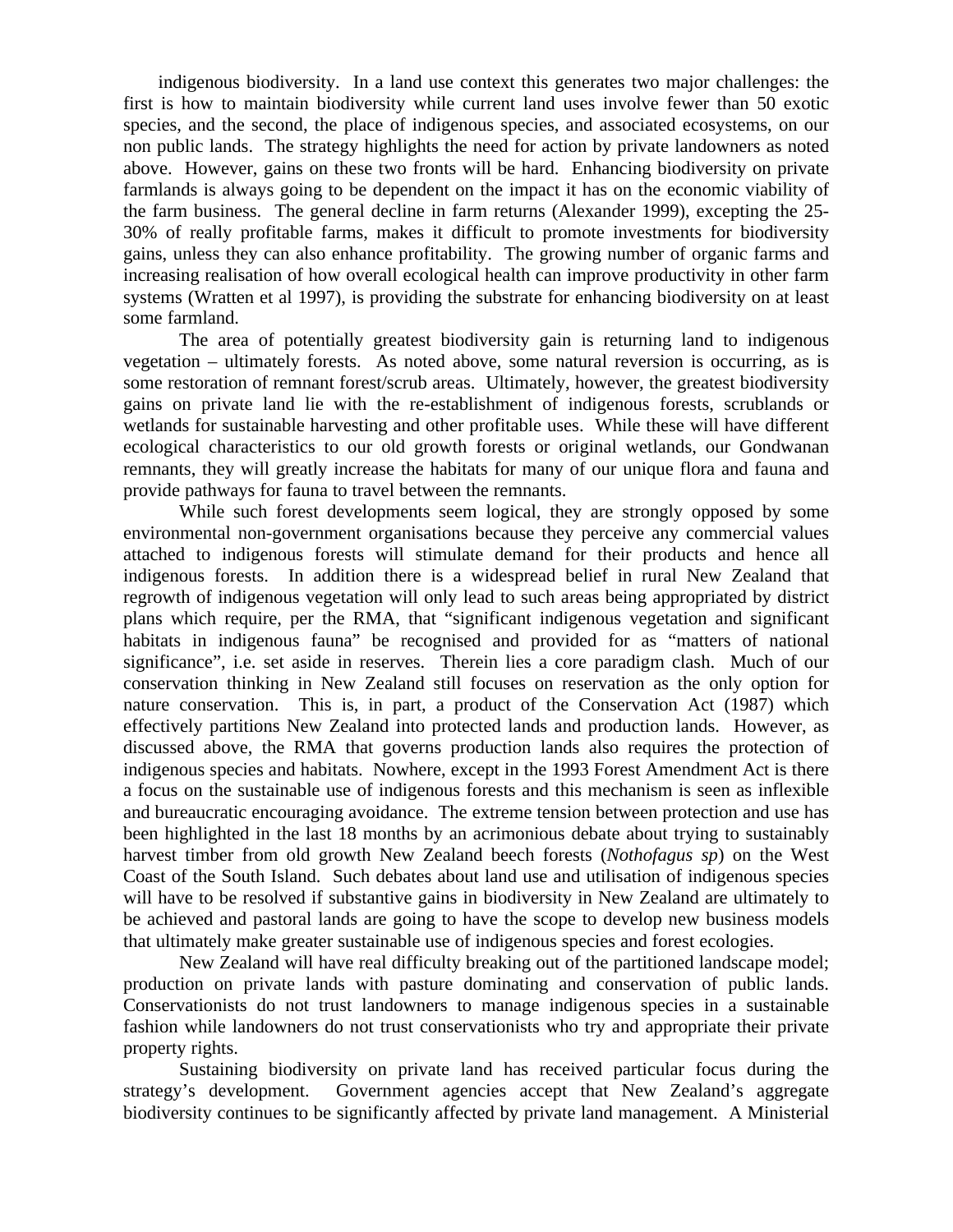advisory committee has prepared a report on biodiversity on private land (Ministry for the Environment (MFE) 2000).

The committee was asked to develop an "agreed set of proposals that will lead to effective sustainable management of biodiversity outside the conservation estate" (MFE 2000 p3). The committee consulted the length and breadth of New Zealand and developed 17 recommendations. More importantly it began a process of encouraging many New Zealanders to ask hard questions about what our land use futures should look like and what we must do to achieve them. The committee chairman, in an overview was prepared to comment frankly about the largely socio-political hurdles we face. He noted:

*"One hundred years of a culture that encouraged land clearance as a virtue transformed our indigenous landscape. Those 100-odd years also created mindsets in both praise and condemnation of the industrialisation of our land. Remnants of both mindsets still remain, even though the economic and cultural reversal began 30 years ago. In the 1970s intensive livestock feed lots and synthetic fibre began their adverse impact on our pastoral industry.*

*Intervention failed to stem the tide, and plantation forestry and reversion follow the retreat of farm animals from our less productive lands, not all of which are in remote locations. Thousands of new dwellings now share landscapes with animals and plantations. These dynamic land use changes, combined with growing resource depletion, triggered the gestation of the Resource Management Act, and the empowerment of local communities to manage their resources in a more integrated fashion.*

*Our consultation confirmed that these significant economic and cultural changes are now entrenched despite protestations to the contrary. It is now widely acknowledged that plants and animals are in serious competition with humans for space and sustenance, and that they have a legitimate claim and entitlements".*

The role of the RMA, a piece of legislation as unique as some of our species, was also put into sharp focus in terms of its impact on private property rights – a flashpoint in any debate about the needing to change land uses – particularly when they impact on economic viability.

"*The RMA facilitates and enables the public to intrude across that "private threshold". In this new world of the RMA, every intruder is confident that the morality and virtue of the cause justify the heresy of the violation. Those intruded upon rarely share that view. There is a special responsibility and burden on those administering the RMA process, at all stages, to recognise and be aware of these sensitivities, which are deeply entrenched and go to the very soul and origins of security, community and democracy. We ignore such sensitivities at our peril. They should not, and need not, be compromised in the drive to halt the decline in indigenous biodiversity."* (MFE 2000 p6)

While the report is an important milestone in our thinking about land use futures in New Zealand and where our indigenous species fit, it did not address a major dimension; the sustainable use of indigenous species. Until this is addressed we will have scant chance of achieving our current biodiversity goals let alone the sustainability demands of our fussy markets and the economic viability challenges of our landowners. This is a matter that I believe is at the heart of grassland futures in New Zealand, and I suspect many other countries. I discuss it below.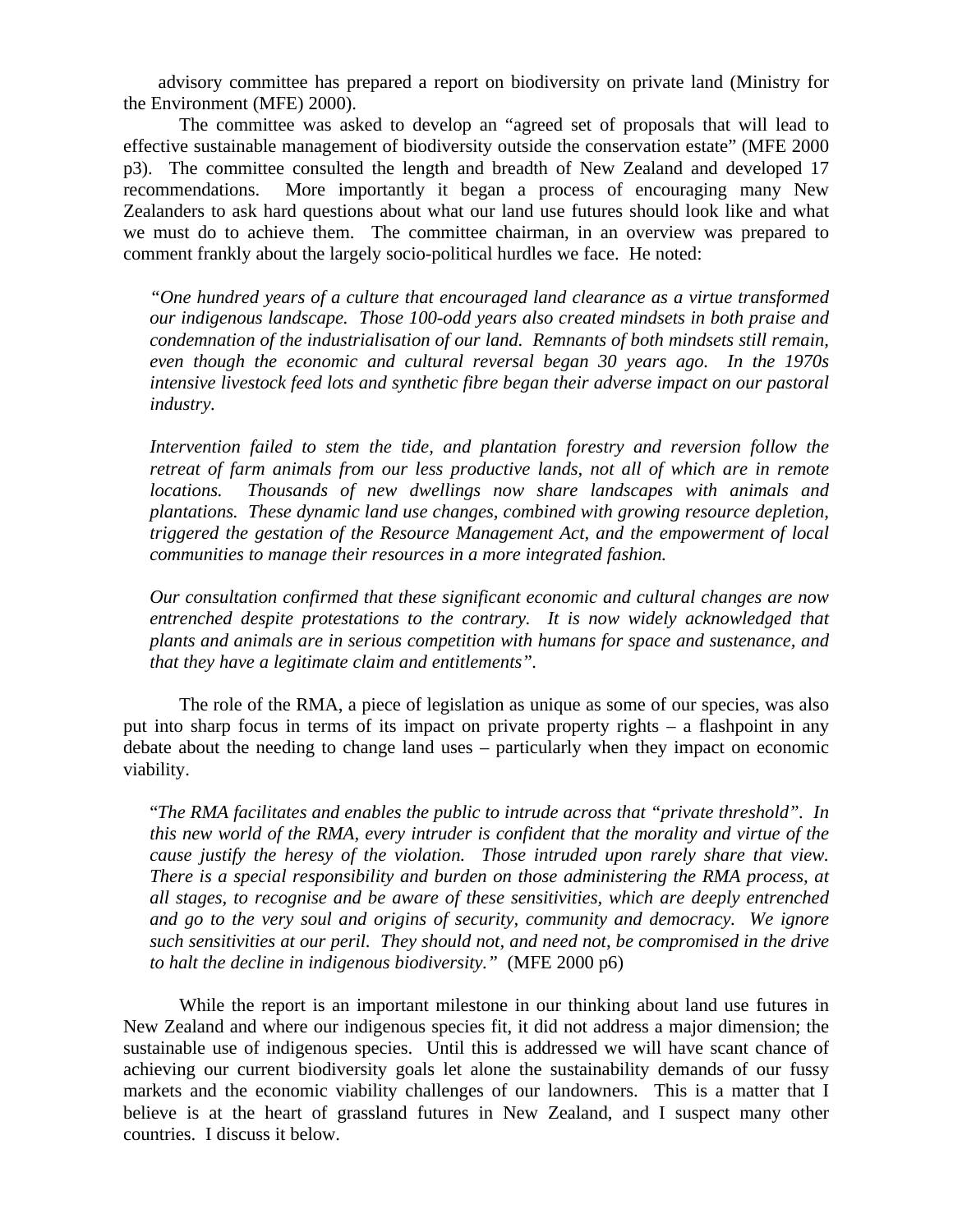## *Back to the future*

There are many barriers to the blending of indigenous vegetation back into the deforested pastoral lands of New Zealand. They are largely social, institutional and economic. The biggest immediate barrier is the desire by some sections of society to seek decommercialisation of all indigenous species with the only harvesting to be for cultural purposed by New Zealand's first arrivals, Mâori. The problem is this "goal" has not been openly debated by New Zealanders. It has arisen by stealth via a series of pieces of legislation (principally the Conservation Act 1987 and RMA 1991) and intensive lobbying for all old growth forced logging to cease. The goal of protecting old growth forests is valid; that it has flowed over into the goal of protecting all indigenous vegetation is creating an unsustainable position for land use futures.

So what is a way forward? As PCE I have instigated, in October 2000, an investigation into the future role of indigenous flora on non-public lands. The goal of the project is to discuss whether it is possible to link the utilization of indigenous flora on nonpublic lands to the enhancement of New Zealand's ecologically sustainable development and specifically terrestrial indigenous bio-diversity. The intent of the investigation, which will involve an issues paper followed by a more detailed investigation of an aspect or aspects, is to stimulate a much wider and searching debate about land use pathways for New Zealand in the  $21<sup>st</sup>$  century. In ecological terms current agricultural systems, pastoral and others, are not suitable. They are all mining resources to a greater or lesser extent. Forest systems tend to have the lowest input needs. Therefore should such systems, using species that have spent 80 million years adapting to New Zealand's unique climate and geologies, form a greater part of our futures? I believe they should and must.

Some clues as to what that future might look like, drawing on what is happening now in New Zealand and Australian examples are outlined in Boxes 5 and 6. Grassland scientists worldwide must embrace the realities portrayed.

## *Box 5: A window on the future?*

*Taranaki Regional Council is generally regarded as one of the more forward thinking units of local government in the country and has developed a reputation for its success in getting its rural community onside. Bill Bayfield, the director of resource planning with the council, believes that for them 'the tide has turned!' Their council has been monitoring changes in vegetation cover from aerial photographs, which they have going back to the 1950s. They are satisfied that their region is on the path to a more sustainable future with significant areas of retirement from grazing, allowing reversion to an indigenous cover, and/or the planting of exotic plantations for longer term timber production. The council has a history of dealing with riparian management (strips of vegetation along streams) and can see major improvements in water quality. The 'Taranaki Tree Trust' facilitates the management of indigenous remnants, focusing on significant areas and organising covenants where appropriate. Perhaps the most worthwhile initiative is the council's support for the development of 'whole farm plans'. These plans enable the development of a more integrated approach to retirement, afforestation, and riparian re-vegetation. An optimistic view would see all farms in the region having whole farm plans within ten years. There needs to be an element of realism. Farmers will fence vegetation but they won't undertake active management unless their financial circumstances allow. (Bill Bayfield – pers.comm)*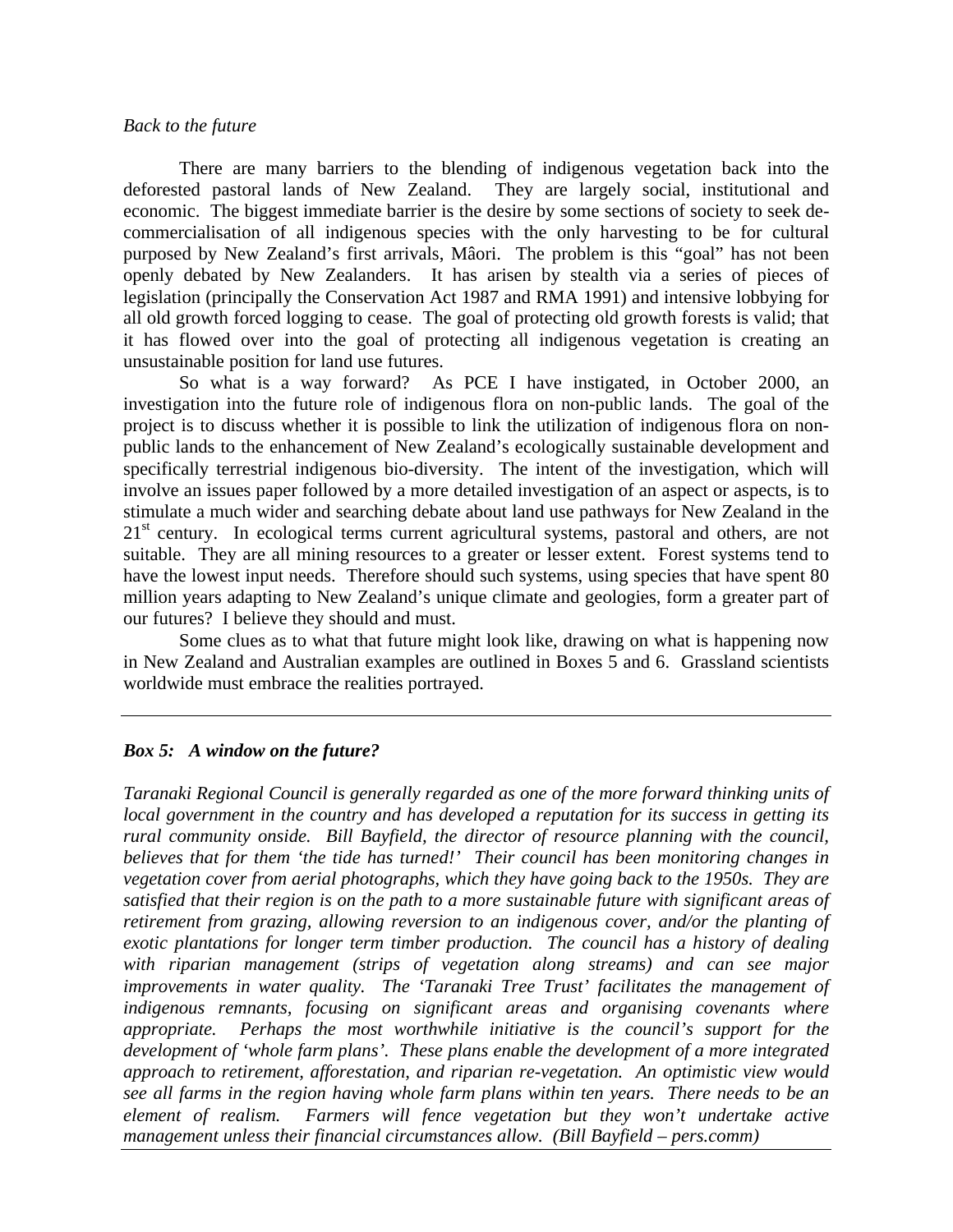# *Box 6: Future farm outputs – ecological services*

*Markets for environmental services are beginning to emerge. The first carbon and salinity trades have recently been negotiated by State Forests of NSW in partnership with the Sydney Futures Exchange (carbon) and Macquarie Food and Fibre (salinity). Markets for biodiversity can also be imagined. For example, the Goulbourne – Broken Hill Catchment in Victoria is contemplating marketing investment in conservation shares in Melbourne. Further opportunities lie in other areas such as water purification. In one celebrated case the services of water filtration and purification provided by ecosystems in the catchment for New York City was estimated to be worth at least US\$6 billion, which was the difference between the cost of repairing the ecosystems and building artificial filtration facilities to replace the degraded capacity of the ecosystem services (Chichilnisky, G. and G. Heal 1998. Economic returns from the biosphere. Nature 391, pp 629-630.) In rural landscapes a particular challenge is how to bundle or package services associated with re-establishing areas of indigenous vegetation. Table 2 projects the potential by speculating on what a diversified farm might look like in 20 years time. Traditional agricultural business output accounts for 55% of the total. Areas of land rehabilitated provide benefits through timber, carbon credits, salinity mitigation, water filtration and biodiversity. These benefits are sold to different clients in a mature market place that has defined and quantified the flows of valued services from the farm.*

| Commodity                      | Share of farm business | Client                            |  |
|--------------------------------|------------------------|-----------------------------------|--|
|                                | (Net Present Value)    |                                   |  |
| Wheat                          | 40%                    | World Market                      |  |
| Wool                           | 15%                    | World Market                      |  |
| Timber                         | 10%                    | Pulp Wood                         |  |
|                                |                        | <b>Specialty Timber Merchants</b> |  |
| <b>Carbon Credits</b>          | 7.5%                   | Japanese Steel Company            |  |
| <b>Salinity Credit</b>         | 7.5%                   | Catchment<br>Management           |  |
|                                |                        | Authority – cost sharing fund     |  |
| <b>Water Filtration Credit</b> | 15%                    | Water Board                       |  |
| <b>Biodiversity Credit</b>     | 5%                     | Philanthropic Trust               |  |

# **Table 2: Potential farm products in the year 2020**

*To achieve this vision, methods that can account for the various environmental services flowing from on-ground works are required.*

*From: Conserving Biodiversity, Institutions, Policies and Incentives. Final Report Carl Binning CSIRO Wildlife and Ecology. Nov 2000, 81pp: For the New Zealand Treasury, Ministry for the Environment and Department of Conservation.*

# **Concluding views**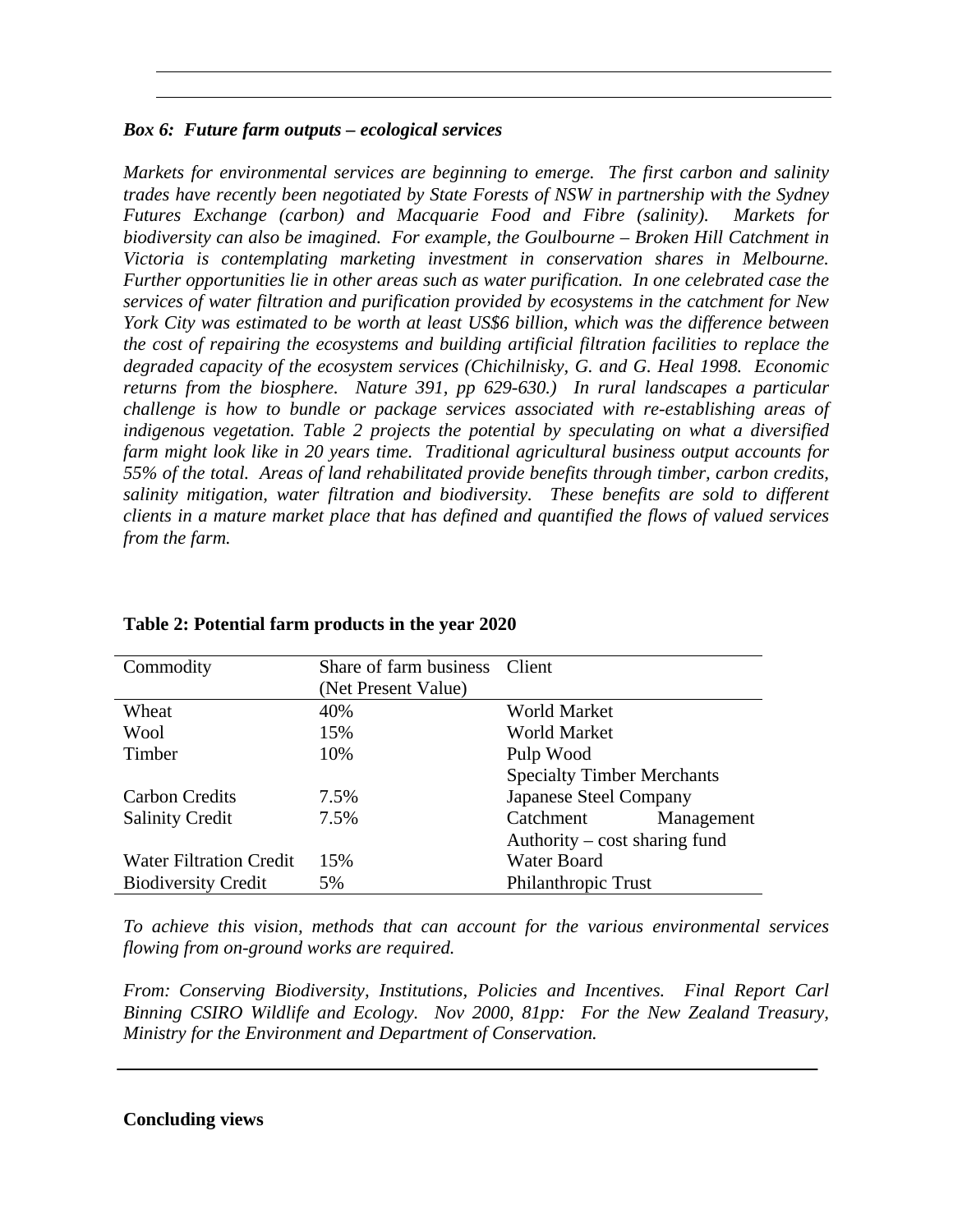In this story of pastures rapidly carved out of a forested land I have endeavoured to highlight that the uniqueness of New Zealand's ecology, our greening urban values, the demands of our fussy global food and fibre markets and international visitors are the  $21<sup>st</sup>$ century "shapers" of our grassland futures. The  $20<sup>th</sup>$  century industrial agricultural model will not take us far into this century. Yes, we have a proud record as a developer of pastoral systems based on introduced grasses and legumes and dependant on phosphorus and sulphur. However, as the sciences of sustainability have begun to mature and the ecological/environmental impacts of our systems become quantified and absorbed by the public and political consciousness, expectations of land stewards have changed drastically. This is being expressed as a general movement towards a diversification of activities in the rural environment with people, Mâori and pakeha $3$  moving out of urban areas to develop new enterprises. The rural population, particularly peri-urban, is on the rise again.

Facets of the New Zealand story are repeated around the world today. The challenge of maintaining biodiversity, a fundamental requirement for good land use stewards in the  $21<sup>st</sup>$ century, is being faced, to a greater or lesser extent, by all nations. The way New Zealand is approaching the challenge may well provide lessons for others. So what are those challenges and what is needed?

- Protecting and enhancing New Zealand's unique biodiversity is the single biggest longterm driver for the redesign of our land use systems. Market demands are the short to medium term drivers. We will not achieve the biodiversity goals we have set ourselves, and are expected of us by communities worldwide, unless there is an expansion of indigenous vegetation on private farmlands. This has to be within legislative and property rights frameworks that are acceptable to current landowners given they will bear a large proportion of the costs associated with the redesign.
- Indigenous biodiversity must assume greater value, intrinsic and economic. This has been fully accepted in conservation terms but we are only just beginning the debate about whether we should, or how we might, assign conservation an economic value. A wide range of markets for potential "products", as illustrated in Table 2, must be developed. Some of those products will be extractions from the expanded indigenous ecosystems.
- Current policies, legislation and investment practices are continuing to favour a partitioned landscape in New Zealand. One where the use is exclusively conservation, plantation forestry or intensive pastoral crop or horticulture. This sharp demarcation is starting to break down at the interfaces between extensive pastoral lands, conservation and forest lands, but the pace is slow except where there are dedicated farm forestry or conservation orientated farming families and sympathetic local government policies and practices. Extensive effort is needed to identify, and remedy the myriad of barriers to land use and farm business changes. Many of the barriers are not because we don't have the required information. It is more frequently a matter of who's got the information, how it is disseminated and attitudes and behaviours of land users and public agencies.
- The "land" sciences of pastoral agriculture in New Zealand face big challenges. Over the last 50 years they have dramatically increased production of animal products per hectare. However, this has increasingly been at the expense of ecological efficiencies and environmental impacts. Resolving these challenges now requires a much wider suite of "sciences" and much greater involvement of wider society, particularly land users. The values of ecological capital and economic capital have to be intertwined. The ecological health of pastoral systems will have to be the dominant focus with economic realities being shaped by ecological necessities, not the reverse.

<sup>&</sup>lt;sup>3</sup> Non Mâori New Zealanders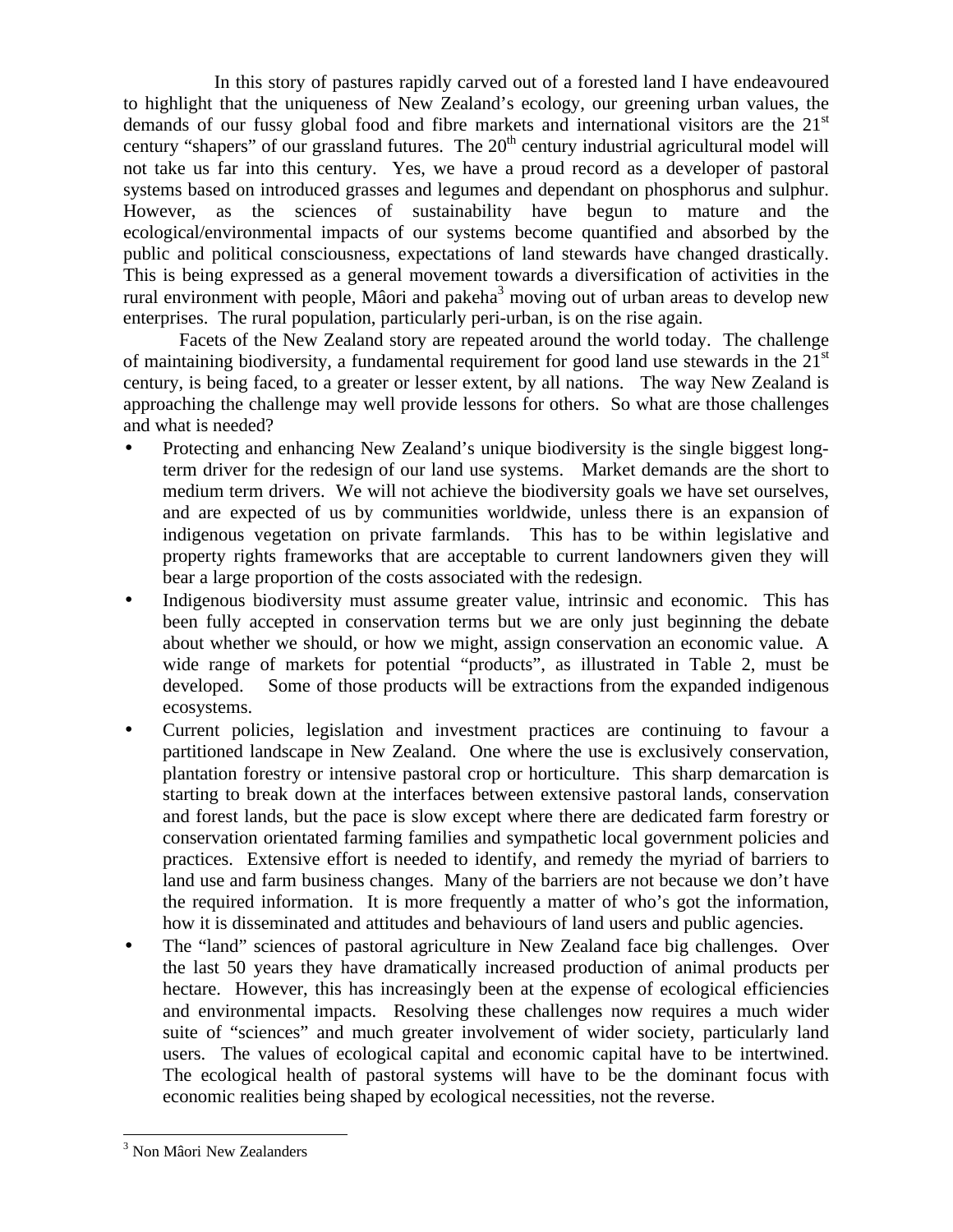Over the rest of the  $21<sup>st</sup>$  century the viability of New Zealand farms will increasingly be dependent on woody species. Many of these will be our indigenous species. The ecological cost of their removal has been high. We cannot carry that cost for another century. New Zealand will remain in the business of pampering the palates and passions of the world's more prosperous peoples. These 'palates' will increasingly focus on ecological sustainability matters. To deliver on the expectations will require us to continue to enhance our biodiversity in ways that can contribute to the returns from the farm business.

Grassland scientists in New Zealand are already part of the teams that will design more integrated land use systems – ones where grass and trees blend more and which are ultimately more ecologically sustainable. The other key players in the team are the land users and our units of local government. Because land users, the farm families which characterise New Zealand agriculture are the ones that carry most of the risks and costs associated with land use changes, they are the key players. In many ways they may already be ahead of the science community in recognising what is needed; what the realities are. However they are, whether Mâori or pakeha, proudly independent and fiercely protective of their property rights. Therefore for grassland sciences to make a substantive contribution in New Zealand or elsewhere in the world, to  $21<sup>st</sup>$  century pastoral systems that embrace biodiversity and other ecological imperatives, they must fully integrate their effort with land users. It will take such collective effort and combined wisdom to meet grassland challenges. I look forward to observing progress over the next decade.

### **Acknowledgements**

I wish to thank Clive Anstey for assistance with researching and crafting this paper. Thanks also to Doug Clover for critical comment, Jenny Robertson for technical editing and Megan Chisholm for turning my many drafts into a coherent text.

### **References**

**Alexander, P. (1999)** *Farming Clients' Newsletter.* March 1999, 18pp.

**Beare, M.H., Cameron K.C., Williams P.H. and Doscher, C. (1997)** *Soil Quality Monitoring for Sustainable Agriculture.* Proceedings of 50<sup>th</sup> New Zealand Plant Protection Conference, pp 520-528.

**Brash, D (1996)** *New Zealand's Remarkable Reforms* in Fifth Annual Hayek Memorial Lecture, Institute of Economic Affairs, London. Reserve Bank of New Zealand, Wellington.

**Department of Conservation and Ministry for the Environment (2000)** *The New Zealand Biodiversity Strategy; Our Chance to Turn the Tide.* 146 pp

**Department of Conservation and Ministry for the Environment (1998)** *New Zealand's Biodiversity Strategy; Our Chance to turn the tide. A draft strategy for public consultation.* December 1998, 142 pp.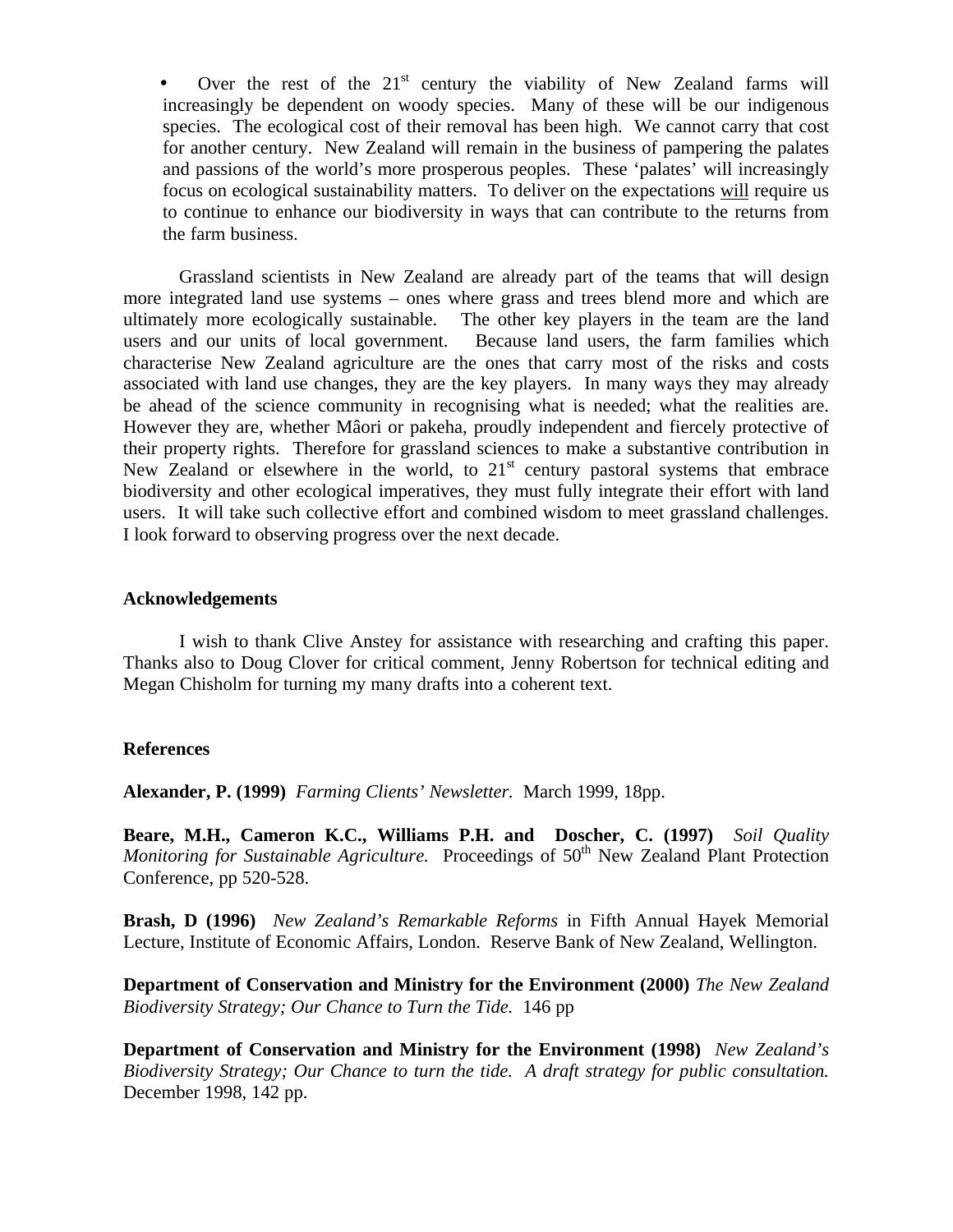**Foran, B.F. (1993)** *A time for change – Issues arising from the XVII International Grasslands Congress from a developed world viewpoint*; 852-857 IN Grasslands Our World; MJ Baker Ed. SIR Publishing, Wellington, New Zealand. 865 pp.

**Ministry for the Environment (2000)** *Final Report of the Ministerial Advisory Committee on Biodiversity on Private Land.* Ministry for the Environment, Wellington, New Zealand, 112 pp.

**Ministry for the Environment (1997)** *The State of New Zealand's Environment 1997.* GP Publications, Wellington, New Zealand.

**Parliamentary Commissioner for the Environment (1999)** *Setting Course for a Sustainable Future; The Management of New Zealand's Marine Environment.* Office of the Parliamentary Commissioner for the Environment, Wellington.

**Parliamentary Commissioner for the Environment (1998)** *The Cities and their People, New Zealand's urban environment.* Office of the Parliamentary Commissioner for the Environment, Wellington, New Zealand.

**Patterson, M. and Cole A. (1999)** *Assessing the Value of New Zealand's Biodiversity. Occasional paper number 1.* School of Resource and Environmental Planning, Massey University, February 1999, 15 pp.

**Wells, C. (1998)** *Total energy inputs as an indicator of agricultural sustainability: Dairy industry case study* IN Proceedings of Fifth Annual Conference of the Sustainable Energy Forums, Mander, NK and Simms, REH eds, pp. 114-124.

**Williams, J.M. (1999)** *Sustainable Development of Landuses in New Zealand; Utopian Vision or Realistic Goal?* P 83-96 In Proceedings of Visions of Future Landscapes Conference. Canberra, May 1999. Bureau of Rural Sciences.

**Wratten, S.D., Hofmans M., Thomson S., Williams P., Groves G., Eason C. and Green J. (1997)** *Measuring Sustainability in Agricultural Systems.* Proceedings of 50<sup>th</sup> New Zealand Plant Protection Conference, pp 514-519.